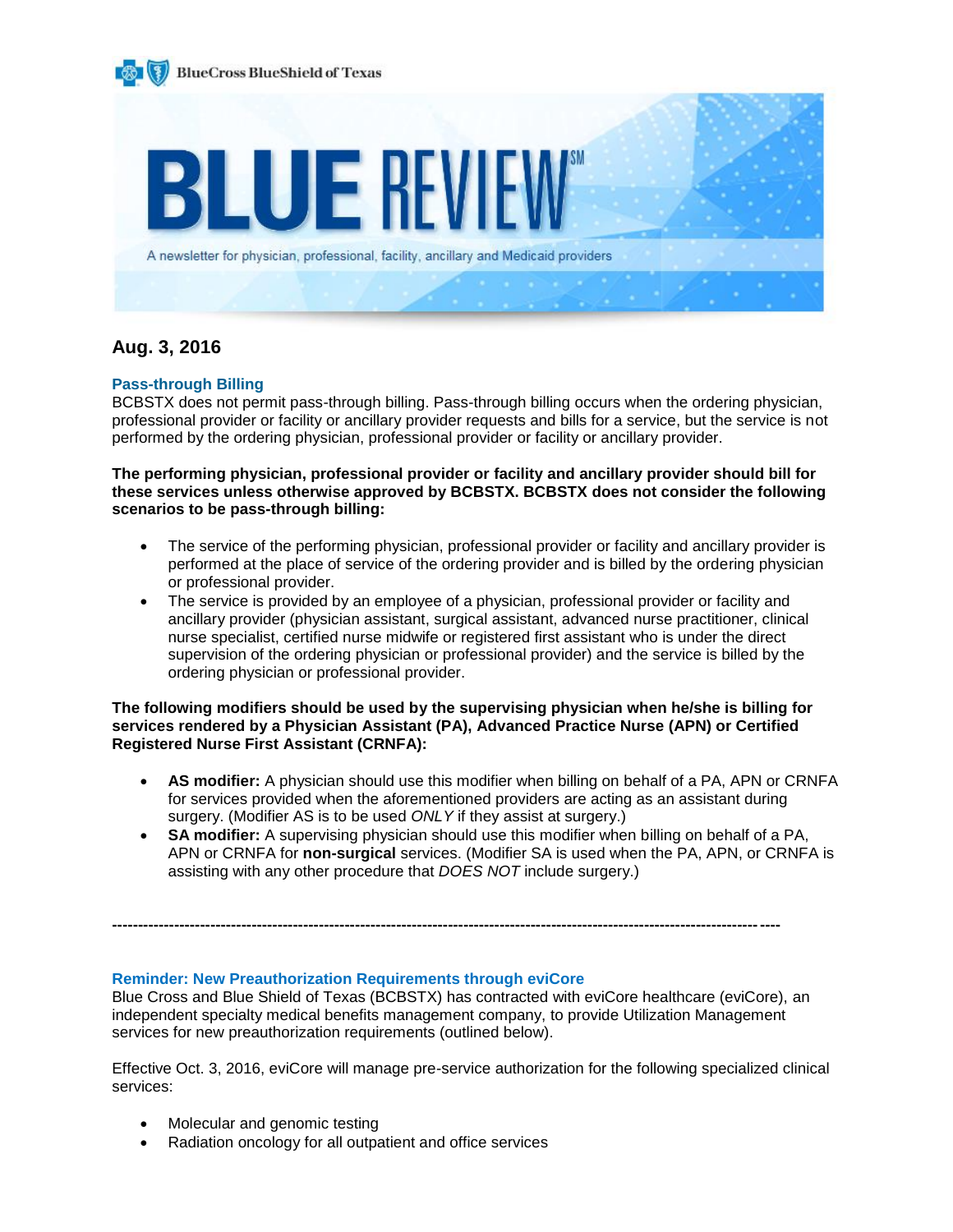These new preauthorization requirements apply to the **Blue Advantage HMOSM (and Blue Advantage PlusSM HMO product)** provider networks.

The updated **Blue Advantage HMO and Blue Advantage Plus HMO Preauthorization/Referral Requirements** list has been updated to include the **services listed above that require preauthorization through eviCore, for dates of service beginning Oct. 3, 2016**. The updated preauthorization list will be located on the provider website at [bcbstx.com/provider](http://www.bcbstx.com/provider/gri/index.html) under the Standards & Requirements tab and General Reimbursement Information section. Services performed without authorization may be denied for payment, and you may not seek reimbursement from members.

For all **other** services that require a referral and/or preauthorization, as noted on the Preauthorization/Referral Requirements list, you will continue to use iExchange®. iExchange is accessible to physicians, professional providers and facilities contracted with BCBSTX. For more information or to set up a new iExchange account, please go to https://www.bcbstx.com/provider/tools/iexchange\_index.html.

BCBSTX and eviCore will be providing additional information in the coming weeks, on the provider website at [bcbstx.com/provider](https://www.bcbstx.com/provider/) and in *Blue Review*, including:

**---------------------------------------------------------------------------------------------------------------------------------**

- Training opportunities/webinars
- How to register with eviCore on their website
- eviCore phone and fax number

You may also contact your Network Management consultant for more information.

### **Reminder: Use the Correct Place of Service Codes When Billing**

Blue Cross and Blue Shield of Texas (BCBSTX) would like to remind all providers to bill with the correct, "original place of service" codes when billing for all services. Billing with the valid place of service is very important and allows claims to be adjudicated more efficiently.

Patient [eligibility and benefits](https://www.bcbstx.com/provider/claims/eligibility_and_benefits.html) should be checked prior to every scheduled appointment. Eligibility and benefit quotes include membership validation, coverage status and other important information, such as applicable copayment, coinsurance and deductible amounts. It's strongly recommended that providers **ask to see the member's ID card for current information and photo ID** to guard against medical identity theft. When services may not be covered, members should be notified that they may be billed directly.

**---------------------------------------------------------------------------------------------------------------------------------**

#### **Reminder: Corrected Claim Request Change, Effective July 11, 2016**

As a reminder, effective July 11, 2016, corrected claim requests for previously adjudicated claims must be submitted as electronic replacement claims, or on the appropriate professional (CMS-1500) or institutional (UB-04) paper claim, and Claim Review form.

#### **Electronic Submission**

Electronic replacement claims should be submitted with the appropriate claim frequency code. Frequency code 7 will result in Blue Cross and Blue Shield of Texas (BCBSTX) adjudicating the original claim number (sometimes referred to as a Document Control Number, or DCN) with the corrections. The replacement claim will be issued a new BCBSTX claim number and subsequently deny based on the readjudication of the original claim.

**Note:** Claim corrections submitted without the appropriate frequency code will deny as a duplicate and the original BCBSTX claim number will not be adjudicated. See below for additional information on claim frequency codes and guidelines to assist you with when and how to use them for making corrections to electronic claims submitted to BCBSTX.

| <b>Claim Frequency Codes</b> |                    |                          |               |
|------------------------------|--------------------|--------------------------|---------------|
| Code                         | <b>Description</b> | <b>Filing Guidelines</b> | <b>Action</b> |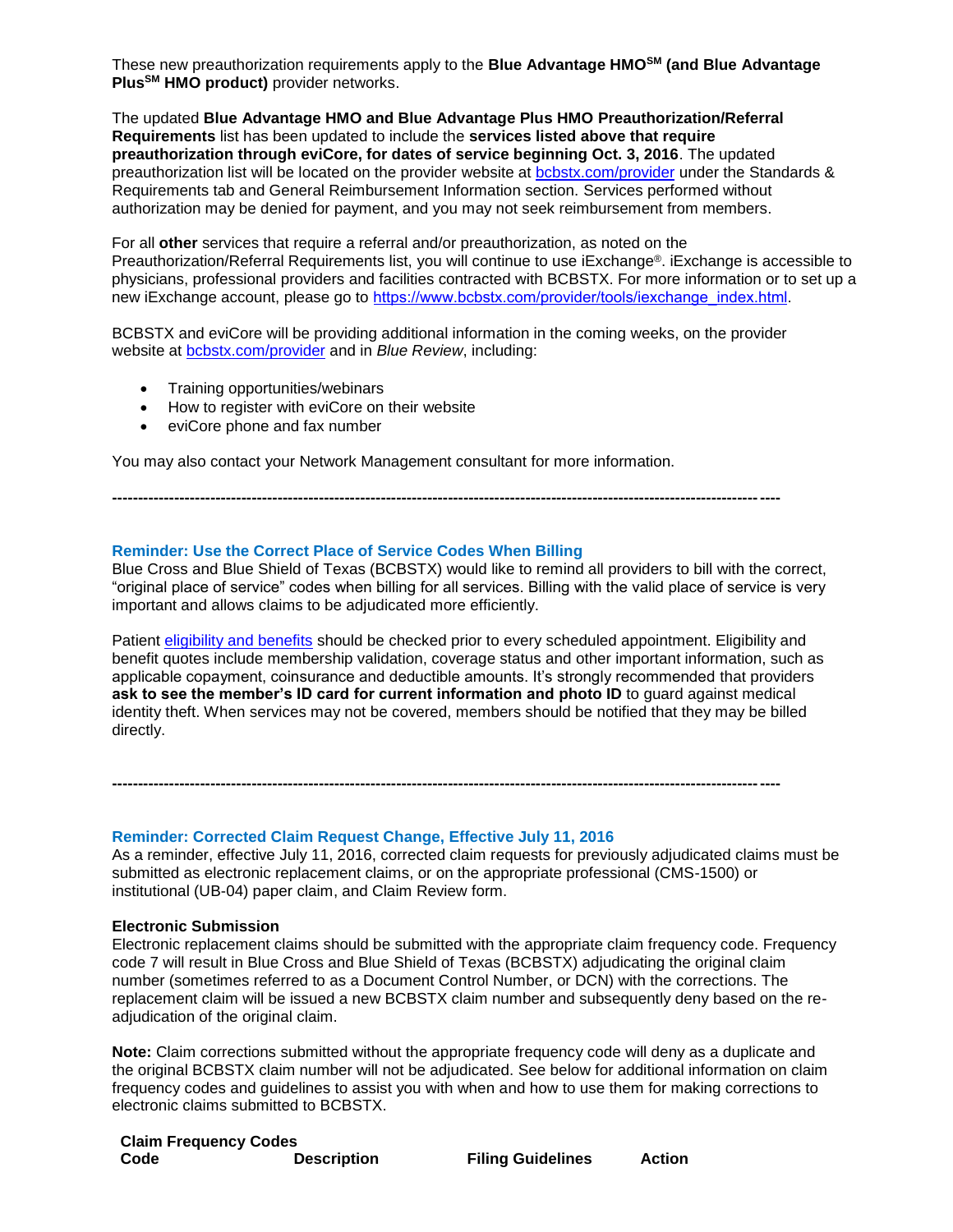| 5 Late Charge(s)                              | Use to submit<br>additional charges for<br>the same date(s) of<br>service as a previous<br>claim.                                                 | File electronically, as<br>usual. Include only the<br>additional late charges<br>that were not included<br>on the original claim.                  | BCBSTX will add the<br>late charges to the<br>previously processed<br>claim.                                                                                             |
|-----------------------------------------------|---------------------------------------------------------------------------------------------------------------------------------------------------|----------------------------------------------------------------------------------------------------------------------------------------------------|--------------------------------------------------------------------------------------------------------------------------------------------------------------------------|
| <b>7</b> Replacement of<br><b>Prior Claim</b> | Use to replace an<br>entire claim (all but<br>identity information).                                                                              | File electronically, as<br>usual. File the claim in<br>its entirety, including<br>all services for which<br>you are requesting<br>reconsideration. | <b>BCBSTX will replace</b><br>the original claim with<br>corrections and the<br>replacement claim will<br>be denied. Refer to<br>the original claim for<br>adjudication. |
| 8 Void/Cancel of Prior<br>Claim               | Use to entirely<br>eliminate a previously<br>submitted claim for a<br>specific provider,<br>patient, insured and<br>"statement covers<br>period." | File electronically, as<br>usual. Include all<br>charges that were on<br>the original claim.                                                       | BCBSTX will void the<br>original claim from<br>records, based on<br>request.                                                                                             |

#### **Paper Submission**

More than 98 percent of the claims BCBSTX receives from providers are submitted electronically. BCBSTX encourages all providers to use electronic options as the primary method for claim submission. There are several multi-payer web vendors available to providers. If you are a registered Availity™ web portal user, you have access to submit direct data entry replacement claims electronically, at no additional cost.

As of July 11, 2016, any changes to a claim that are specified **only** on the Claim Review form (or via a letter) will be returned with a notice advising resubmission on the appropriate CMS-1500 or UB-04 paper claim form. Paper claim submitters are required to indicate "corrected claim" on the paper claim form and the accompanying Claim Review form.

*Availity is a trademark of Availity, L.L.C., a separate company that operates a health information network to provide electronic information exchange services to medical professionals. Availity provides administrative services to BCBSTX. BCBSTX makes no endorsement, representations or warranties regarding any products or services offered by third party vendors such as Availity. If you have any questions about the products or services offered by such vendors, you should contact the vendor(s) directly.*

### **Quality Improvement Program Available to Providers**

Blue Cross and Blue Shield of Texas has a Quality Improvement program to better serve our members. The program focuses on preventive health, behavioral health, patient safety and condition management. By collaborating with physicians, providers and health care professionals, the program helps promote safe and appropriate care. It also encourages the efficient use of resources, which ultimately helps reduce health care costs and can improve member satisfaction with their health plan.

#### **The Quality Improvement program includes many activities to develop, review and monitor services provided, including, but not limited to:**

**---------------------------------------------------------------------------------------------------------------------------------**

- Member complaints and appeals
- Member and provider satisfaction
- Utilization management statistics and systematic measurement of clinical care (e.g., cancer screenings), immunizations, and chronic conditions (e.g., asthma and diabetes)

Member care and service are evaluated on a regular basis to determine whether members are receiving appropriate care and service, and that they are satisfied with their health plan.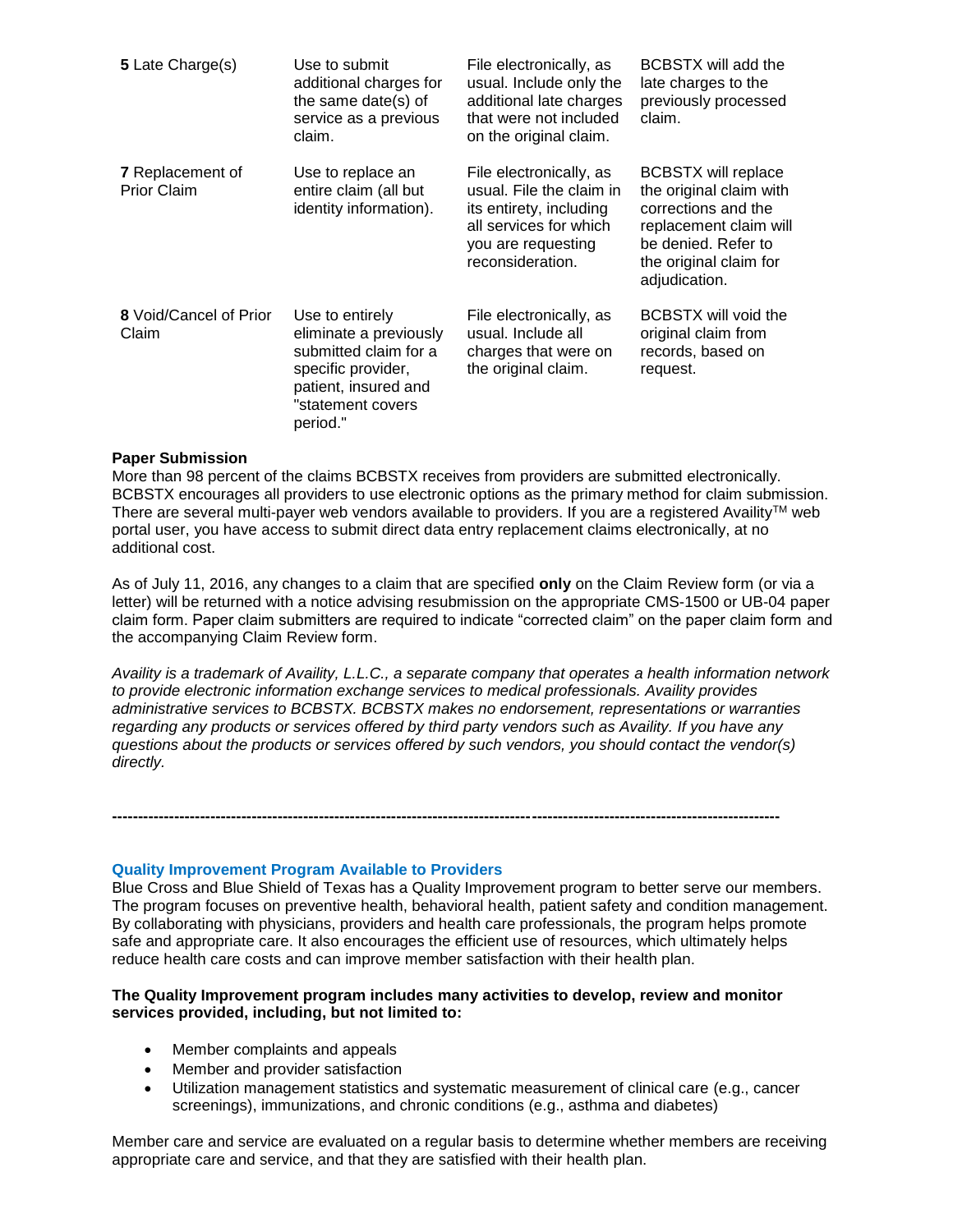Information regarding the Quality Improvement program is available in the Physician and Provider Manuals. These manuals are available at **bcbstx.com/provider** under Standards & Requirements/Manuals. To receive a written summary of the Quality Improvement program, which includes outcomes, please call the Quality Improvement Programs department at 800-863-9798.

**---------------------------------------------------------------------------------------------------------------------------------**

# **Pharmacy Program Updates: Quarterly Pharmacy Changes Effective July 1, 2016**

### **Drug List (Formulary) Changes**

Based on the availability of new prescription medications and the Prime's National Pharmacy and Therapeutics Committee's review of changes in the pharmaceuticals market, some revisions were made to the Blue Cross and Blue Shield of Texas (BCBSTX) **Standard drug list** and **Generics Plus drug list** that became effective on July 1, 2016.

### **Brand Medications Added to the Standard and Generics Plus Drug Lists, Effective July 1, 2016:**

| <b>Preferred Brand</b> <sup>1</sup> | <b>Drug Class/Condition Used For</b>   |
|-------------------------------------|----------------------------------------|
| Adynovate                           | Hemophilia                             |
| <b>Brilinta</b>                     | DVT, Stroke and Embolism Prophylaxis   |
| Coagadex                            | Hemophilia                             |
| Depen                               | Wilson's Disease, Cystinuria           |
| Narcan                              | Opiate Overdose                        |
| Uptravi                             | <b>Pulmonary Arterial Hypertension</b> |

### **Brand Medications Added to the Generics Plus Drug List, Effective July 1, 2016:**

| <b>Preferred Brand</b> <sup>1</sup> | <b>Drug Class/Condition Used For</b> |
|-------------------------------------|--------------------------------------|
| Eliauis                             | DVT, Stroke and Embolism Prophylaxis |

### **Utilization Management Program Changes**

Effective July 1, 2016, several drug categories and/or targeted medications were added to the current Prior Authorization (PA) and Step Therapy (ST) programs for BCBSTX select members on standard pharmacy benefit plans.

### **Drug Categories Added to the Pharmacy PA Standard Programs, Effective July 1, 2016:**

| <b>Drug Category</b>        | Targeted Medication(s) $1, 2$ |
|-----------------------------|-------------------------------|
| Ophthalmic Immunomodulators | रestasis                      |

## **Targeted Drugs Added to Current Pharmacy PA Standard Programs, Effective July 1, 2016:**

| <b>Drug Category</b>     | Targeted Medication(s) <sup>1, 2</sup>      |
|--------------------------|---------------------------------------------|
| Therapeutic Alternatives | Kadian, Northera, Onmel, Sporanox, Spritam, |
|                          | Zegerid, Zyflo/Zyflo CR                     |

### **Drug Categories Added to Current Pharmacy ST Standard Programs, Effective July 1, 2016<sup>3</sup> :**

| <b>Drug Category</b>           | Targeted Medication(s) $1, 2$                                                                                                                                                                                                                                                                                                           |  |
|--------------------------------|-----------------------------------------------------------------------------------------------------------------------------------------------------------------------------------------------------------------------------------------------------------------------------------------------------------------------------------------|--|
| <b>Atypical Antipsychotics</b> | Abilify, Abilify Discmelt, Abilify Maintena,<br>Aripiprazole ODT, Aristada, Clozaril, Fanapt,<br>Fazaclo, Clozapine ODT, Geodon, Invega, Invega<br>Sustenna, Invega Trinza, Latuda, Rexulti,<br>Risperdal, Risperdal M-Tab, Risperdal Consta,<br>Saphris, Seroquel, Seroquel XR, Versacloz,<br>Zyprexa, Zyprexa Zydis, Zyprexa Relprevv |  |

For the most up-to-date drug list and list of drug-dispensing limits, visit the Pharmacy Program section of our website at [bcbstx.com/provider.](http://www.bcbstx.com/provider/pharmacy/quantity_time.html)

*<sup>1</sup>Third party brand names are the property of their respective owners.*

*<sup>2</sup>These lists are not all inclusive. Other medications may be available in this drug class.*

*3Members on a current drug regimen will be grandfathered from participation in the ST program.*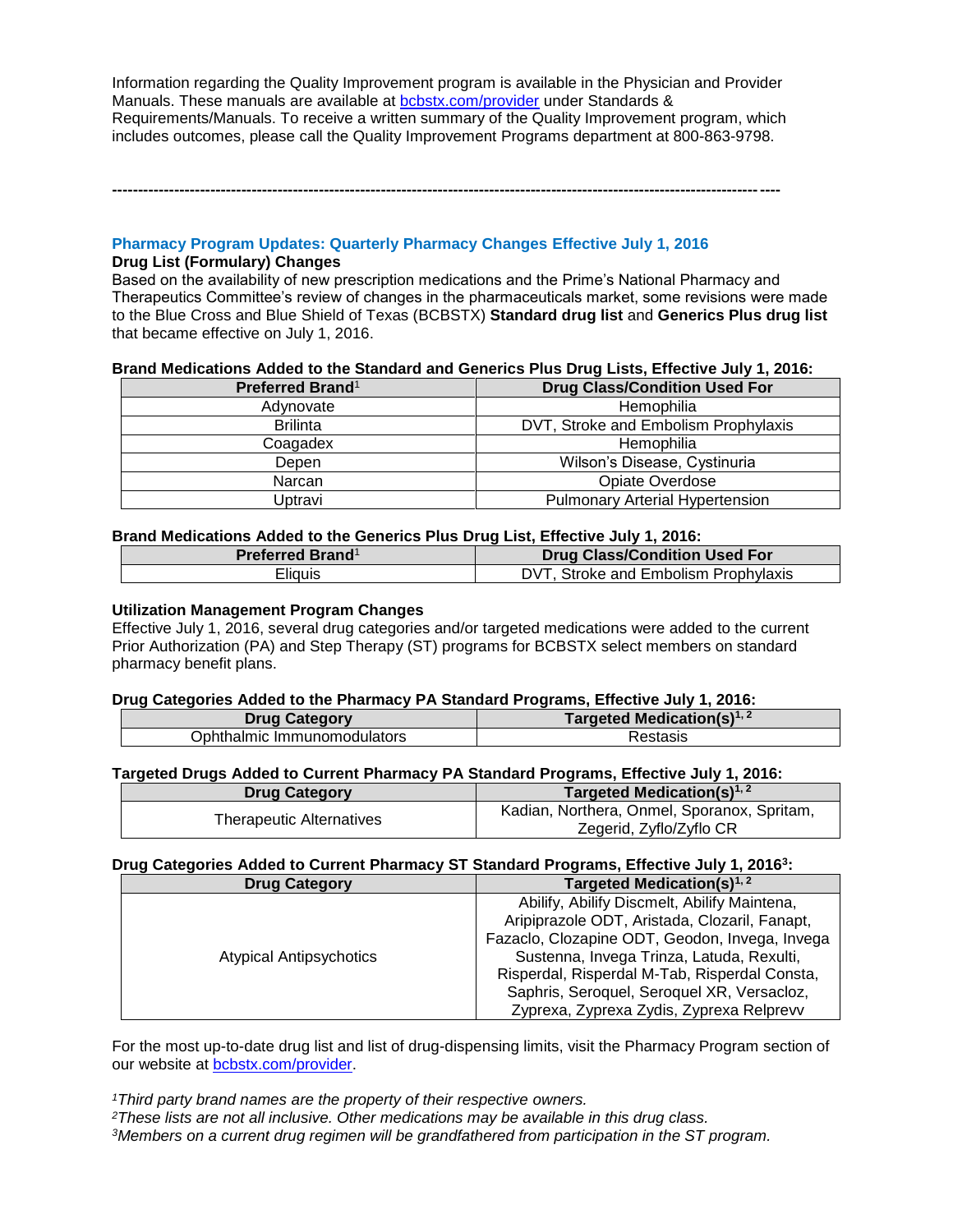*Prime Therapeutics LLC is a pharmacy benefit management company. BCBSTX contracts with Prime to provide pharmacy benefit management, prescription home delivery and specialty pharmacy services. BCBSTX, as well as several other independent Blue Cross and Blue Shield Plans, has an ownership interest in Prime.*

*The information mentioned here is for informational purposes only and is not a substitute for the independent medical judgment of a physician. Physicians are to exercise their own medical judgment. Pharmacy benefits and limits are subject to the terms set forth in the member's certificate of coverage which may vary from the limits set forth above. The listing of any particular drug or classification of drugs is not a guarantee of benefits. Members should refer to their certificate of coverage for more details, including benefits, limitations and exclusions. Regardless of benefits, the final decision about any medication is between the member and their health care provider.*

### **Preventive Care, and Medical and Behavioral Health Clinical Practice Guidelines**

Blue Cross and Blue Shield of Texas' (BCBSTX) Preventive Care, and Medical and Behavioral Health Clinical Practice Guidelines are published electronically as a resource for network health care providers within the [BCBSTX provider website,](http://www.bcbstx.com/provider/clinical/index.html) and in the Physician and Professional Provider Manuals.

**---------------------------------------------------------------------------------------------------------------------------------**

The **Preventive Care Guidelines** are based upon recommendations from national organizations, including the U.S. Preventive Services Task Force, the Advisory Committee on Immunization Practices, the American Cancer Society, the American Congress of Obstetricians and Gynecologists, and the American Academy of Pediatrics. The guidelines include recommendations for age and gender-specific preventive care services for infants, children, adolescents, adults and perinatal care. The guidelines are usually reviewed and updated on an annual basis. Please refer to the full Preventive Care Guidelines document (below) for the full list of sources.

**Medical and Behavioral Health Clinical Practice Guidelines** are reviewed at least every two years. Guideline sources are reviewed monthly and updates may be made sooner than every two years if there have been substantive changes to the sources on which the guidelines are based. Following is a list of a few of the BCBSTX medical and behavioral health clinical practice guidelines and their sources.

| <b>Guideline</b>                                      | <b>Source</b>                                                                                                                                               |
|-------------------------------------------------------|-------------------------------------------------------------------------------------------------------------------------------------------------------------|
| Asthma                                                | National Heart, Lung, and Blood Institute                                                                                                                   |
| Attention<br>Deficit/Hyperactivity<br><b>Disorder</b> | American Academy of Pediatrics<br>$\bullet$                                                                                                                 |
| Cardiovascular Disease                                | American Heart Association<br>American College of Cardiology Foundation<br>United States Preventive Services Task Force<br>American Society of Hypertension |
| Depression                                            | Institute for Clinical Systems Improvement<br>$\bullet$<br>American Psychiatry Association                                                                  |
| <b>Diabetes</b>                                       | American Diabetes Association<br>٠                                                                                                                          |
| Hypertension                                          | Eighth Joint National Committee                                                                                                                             |

For a complete list of the Preventative Care Guidelines, and Medical and Behavioral Health Clinical Practice Guidelines, please use the following links:

- [Condition-specific Medical Clinical Practice Guidelines](https://www.bcbstx.com/provider/clinical/cpg.html)
- **•** [Behavioral Health Clinical Practice Guidelines](https://www.bcbstx.com/provider/clinical/clinical_practice_guidelines.html)
- [Preventive Care Guidelines](https://www.bcbstx.com/provider/clinical/tx_preventivecare.html)

*Preventive Care and Clinical Practice Guidelines are provided for informational and educational purposes only, and are not a substitute for the independent medical judgment of a doctor. Physicians and health care providers are instructed to exercise their own independent medical judgment. The final decision about any medical services or treatment is between the patient and their health care provider.*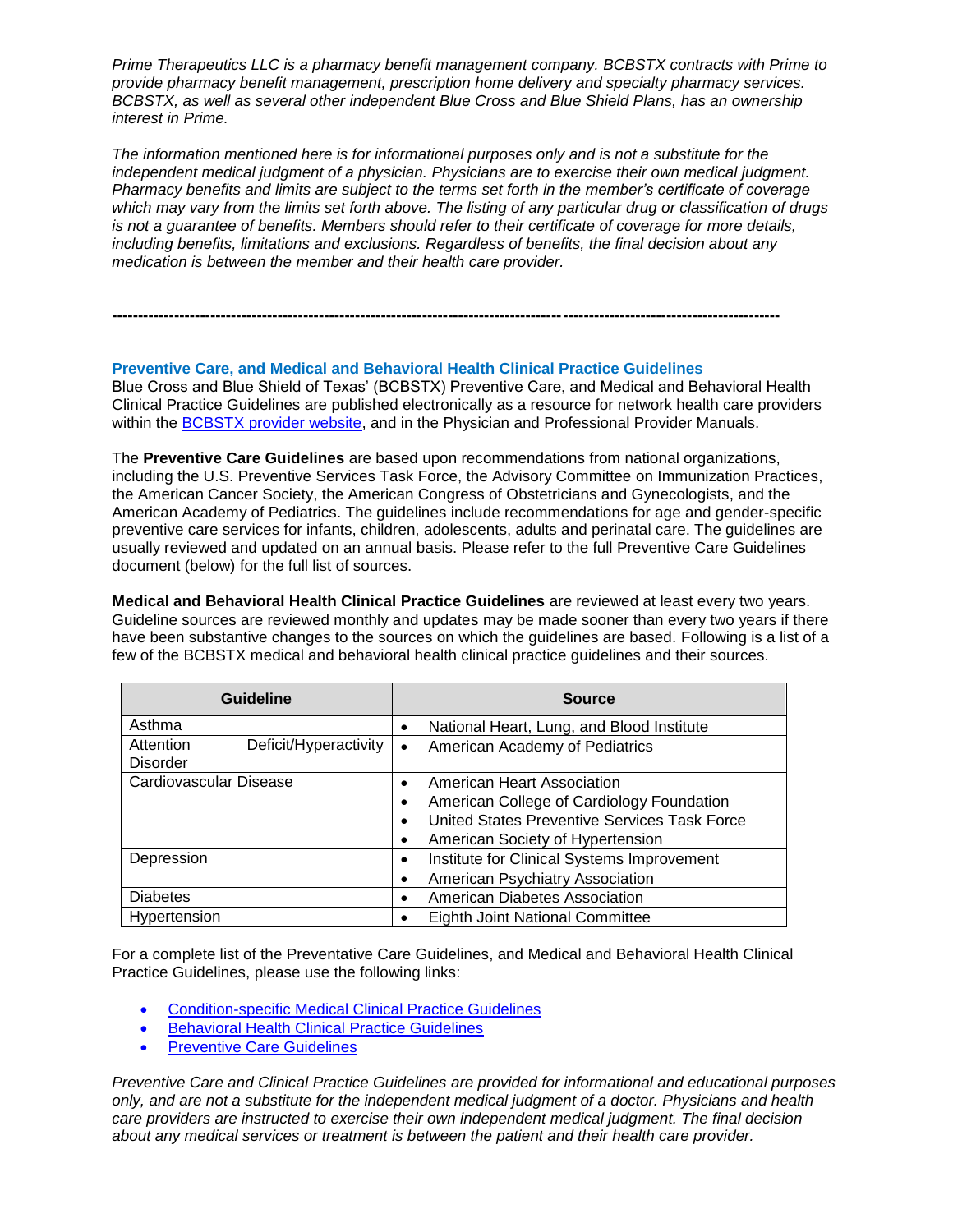# **CDC Guidelines for Prescribing Opioids for Chronic Pain**

# *Part 2 of a 3-part series describing the new CDC guidelines for prescribing opioids. Part 1 was published in the* June 2016 issue *of the [Blue Review](https://www.bcbstx.com/provider/news/bluereview.html).*

In March of 2016, the Centers for Disease Control and Prevention (CDC) issued new recommendations for prescribing opioid medications for chronic pain, excluding reasons for cancer, palliative and end-of-life care.<sup>1</sup> These recommendations are in response to an increased need for provider education due to a nationwide epidemic of opioid overdose and opioid use disorder.

# **The CDC has developed 12 recommendations, grouped into three areas of consideration:**

**---------------------------------------------------------------------------------------------------------------------------------**

- 1. Determining when to initiate or continue opioids for chronic pain
- 2. Opioid selection, dosage, duration, follow-up and discontinuation
- 3. Assessing risk and addressing harms of opioid use

The second area of consideration – opioid selection, dosage, duration, follow-up and discontinuation – is described below. The third area will be discussed in a future issue of *Blue Review*.

# **Opioid Selection, Dosage, Duration, Follow-Up and Discontinuation**

- 1. According to the new guidelines released in March 2016, the CDC recommends that providers start with prescriptions for immediate-release (IR) opioids, instead of extended-release/long-acting opioids (ER/LA) when initiating treatment for chronic pain.
	- Immediate-release opioids include:
		- o Codeine
		- o Hydrocodone
		- o Hydromorphone
		- o Morphine
		- o Oxycodone
	- Extended-release/long-acting opioids include:
		- o Methadone
		- o Transdermal fentanyl
		- o ER versions of oxycodone, oxymorphone, hydrocodone and morphine
	- ER/LA medications should be reserved for severe, continuous pain and should only be used in patients who have received IR opioids daily for at least one week.
- 2. The guidelines also state that providers should start opioid therapy with the lowest effective dosage. Morphine milligram equivalents (MME) more than 50 MME/day should be used with caution, and MME dosages more than 90 MME/day should be avoided when possible, or carefully justified.
	- Opioid therapy lower than 50 MME/day has been associated with reduced risk of overdose.
	- A morphine equivalent dose calculator can be found at [agencymeddirectors.wa.gov/mobile.html.](http://www.agencymeddirectors.wa.gov/opioiddosing.asp)
- 3. Knowing that long-term opioid use often begins with opioid treatment of acute pain, the CDC recommends that providers use the lowest effective dose of an immediate release product when opioids are being used to treat acute pain. For example, three days of opioid treatment for acute pain is often sufficient, but more than seven days may be too much.
	- Evidence has shown that a greater amount of early opioid exposure can be associated with a greater risk of long-term opioid usage.
	- Experts have noted that each day of unnecessary opioid use can increase the likelihood of physical dependence without any additional benefit to the patient.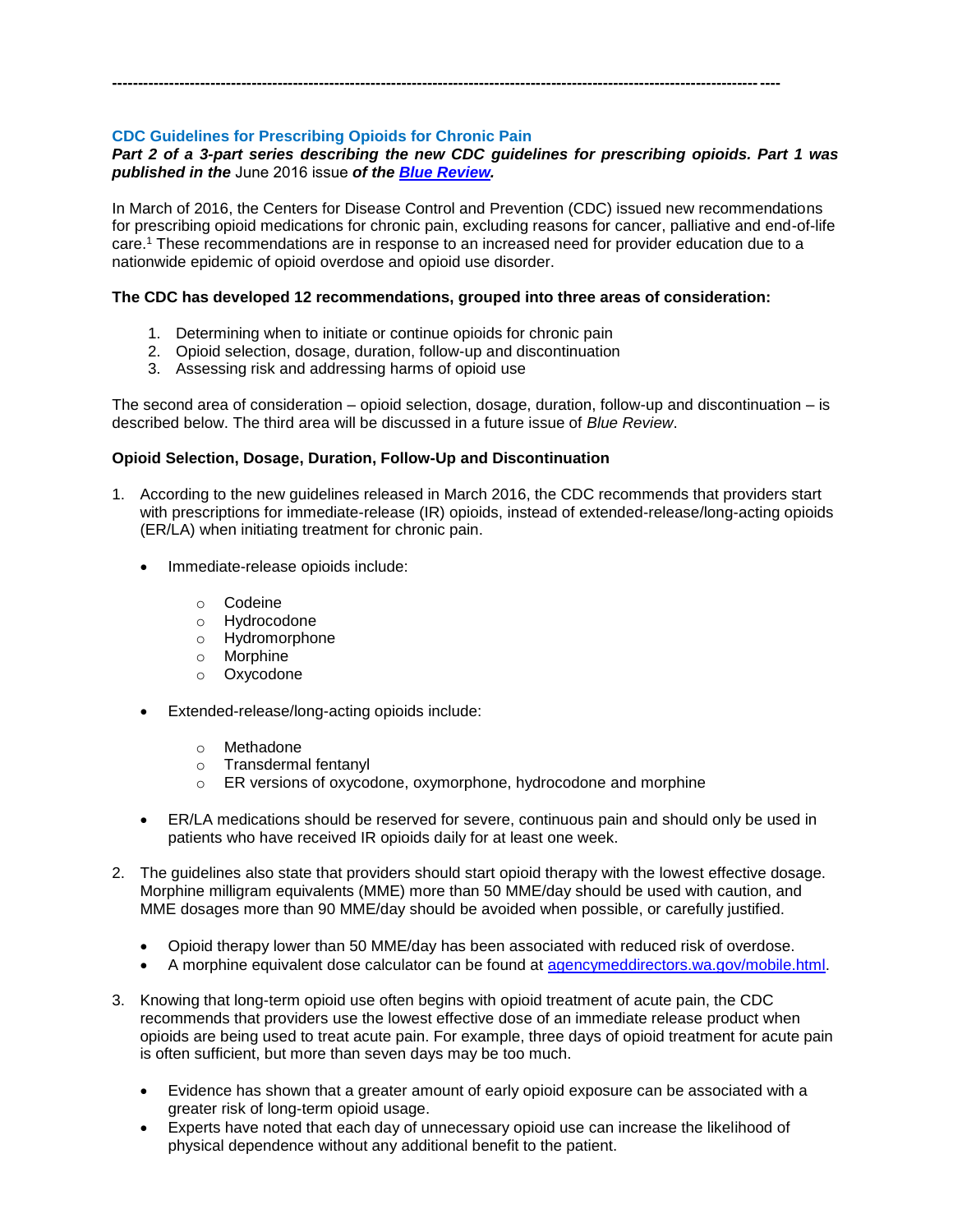- Prescribing opioids for fewer days can also help minimize the number of extra medication that may be available for potential misuse.
- 4. Finally, the guidelines say that providers should follow up with patients to evaluate their pain within one to four weeks of starting opioid therapy for chronic pain, or after a dose increase. Continued opioid therapy should be evaluated at least every three months to determine the benefits or potential harmfulness. If the benefits do not outweigh the harmfulness, providers should consider tapering the opioid dosing and consider other possible therapies.
	- Contextual evidence has found that patients who do not experience pain relief with opioids in one month are unlikely to experience pain relief with opioids at six months.
	- Providers should re-evaluate patients with potential risk of opioid use disorder or overdose more frequently than every three months.

A review on assessing risk and addressing harms of opioid use will be included in next month's *Blue Review*.

<sup>1</sup>Dowell D, Haegerich TM, Chou R. CDC Guideline for Prescribing Opioids for Chronic Pain- United States, 2016. MMWR Recomm Rep 2016; 65:1-49. DOI: [cdc.gov/mmwr/volumes/65/rr/rr6501e1.htm.](http://www.cdc.gov/mmwr/volumes/65/rr/rr6501e1.htm)

*The information mentioned here is for informational purposes only and is not a substitute for the independent medical judgment of a physician. Members should refer to their certificate of coverage for more details, including benefits, limitations and exclusions. Regardless of benefits, the final decision about any medication is between the member and their health care provider.*

**The Operator of BCBSTX Named One of America's Most Community-Minded Companies**

**---------------------------------------------------------------------------------------------------------------------------------**

The operating company of Blue Cross and Blue Shield of Texas has been recognized as one of America's most community-minded companies, as part of **The Civic 50**. The Civic 50, an initiative of Points of Light, in partnership with Bloomberg LP, honors the 50 most community-minded companies in the nation each year.

The company was honored for its work to improve health and wellness in its local communities. Of note, the company was recognized for its commitment to improving the quality of life in the communities where it does business, evidenced though the following initiatives:

- [Enhancing Care for Children with Asthma:](http://hcsc2015srr.com/disease-management-2/) A program in collaboration with the American Lung Association of the Upper Midwest to improve the quality of care for individuals with asthma across our communities. Through our support, the American Lung Association of the Upper Midwest delivers community-based interventions providing asthma patients and health care professionals with the tools and resources to reduce unnecessary hospitalizations and ED visits, while substantially improving health outcomes for individuals with asthma. Since the program's inception in 2012, an estimated 350,000 individuals have been impacted. Initial results from clinic locations in Illinois and New Mexico combined, demonstrate a more than 50 percent reduction in hospitalizations and emergency-related visits on average for participants with asthma who benefited from this program.
- [Healthy Kids, Healthy Families](http://hcsc2015srr.com/community-investments/)<sup>®</sup>: The company's signature community initiative and ongoing commitment to improve the health and well-being of children and their families across our five states. Through this initiative, the company invests in, and partners with, nonprofit organizations that offer sustainable, measurable programs to reach children and their families in the areas of nutrition, physical activity, disease prevention and management, and supporting safe environments. In 2015, the company invested more than \$7 million to outcomes-based programs, impacting more than 3.2 million children.
- **[Blue Corps](http://hcsc2015srr.com/volunteerism-2/)<sup>SM</sup>:** The company's employee volunteer program, which promotes and encourages volunteerism across the organization, and provides regular recognition and appreciation activities for volunteers. In 2015, employees volunteered over 107,000 hours to help our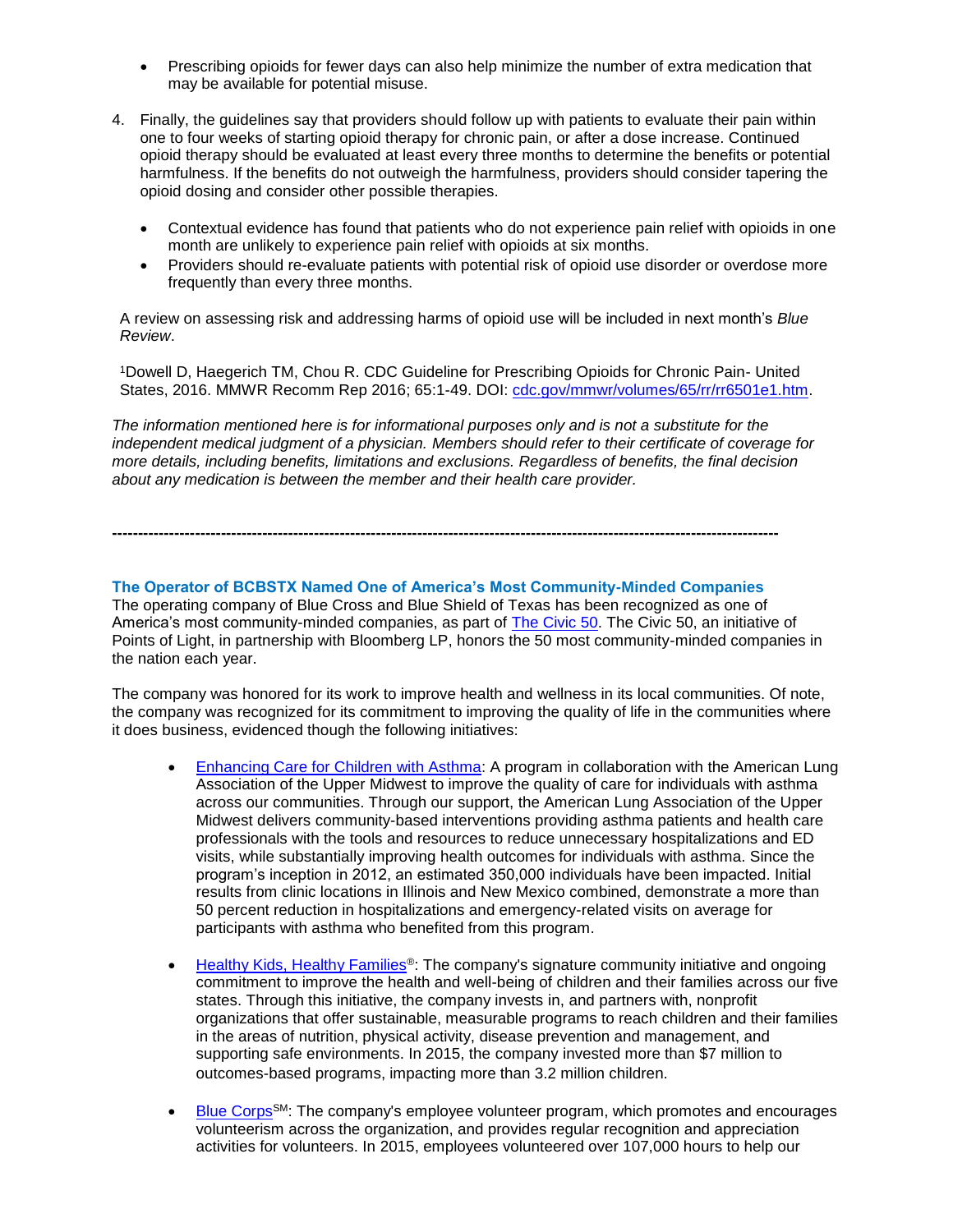communities, resulting in more than \$284,000 in volunteer matching grants to nonprofit community partners.

Created in 2012, The Civic 50 measures corporate civic engagement and recognizes companies that incorporate socially responsible practices and community leadership into their culture. Points of Light, the largest organization in the world dedicated to volunteer service, conducted the survey in partnership with Bloomberg LP. The survey was developed under the guidance of an academic panel of nine experts from leading universities throughout the country. The survey evaluates companies based on several criteria, including how extensively and strategically resources are applied to community engagement, how a community engagement program supports business interests and integrates into business functions.

To view a complete list of The Civic 50 companies for 2015 and to learn more about the importance of civic engagement in corporate America, please visit [Civic50.org.](http://www.civic50.org/)

**---------------------------------------------------------------------------------------------------------------------------------**

#### **Notices and Announcements**

#### **BCBSTX Announces New PPO Contracted Air Transportation Provider for Members**

Alacura Medical Transportation will become a Blue Cross and Blue Shield of Texas (BCBSTX) PPO contracted air transportation provider on Aug. 1, 2016. Alacura will provide scheduled, non-emergency medical transportation using fixed-wing (airplane) aircraft services from provider to provider (including connecting ground transportation) for Texas PPO group members. HMO and government program members are excluded from the program.

Non-contracted and/or non-medically necessary air ambulance transports can expose our members to significantly greater out-of-pocket costs and are much costlier for employers. We believe Alacura will greatly benefit our members by assisting them with coordination and servicing of medically appropriate air ambulance transportation.

Facilities should continue to coordinate pre-arranged, non-emergency air ambulance transportation with the assigned BCBSTX nurse (refer to the pre-notify or pre-authorization medical phone number on the back of the member's ID card). BCBSTX will then notify Alacura of the pre-authorized flight for coordination and servicing. Air ambulance coverage is based on current member benefits as well as medical necessity review. Providers may contact Alacura at 844-4ALACURA (844-425-2287) to follow-up on flight coordination.

Member eligibility and benefits should be verified prior to rendering service. Eligibility and benefit quotes include: membership verification, coverage status and other important information, such as an applicable copayment, co-insurance and deductible amounts. We strongly recommend that providers ask to see the member's ID card for current information and photo ID to guard against medical identity theft. When services are not eligible for coverage, members should be notified that they may be billed directly.

Our growing portfolio of product offerings is part of BCBSTX's efforts to meet its goal of increasing access and affordability of health care products to our members and the community that we serve. Making it easier for you and your staff to conduct business with us is equally important. We appreciate your patience, cooperation and support as we work to adapt to this new air ambulance transportation option.

**---------------------------------------------------------------------------------------------------------------------------------**

#### **Remittance Viewer Webinars**

The remittance viewer offers providers and billing services a convenient way to retrieve, view, save or print claim detail information and help reconcile claim data provided by Blue Cross and Blue Shield of Texas (BCBSTX) in the 835 Electronic Remittance Advice (ERA).

To gain access to the remittance viewer, you must be a registered Availity® user, enrolled to receive the Availity ERA. Online enrollment for ERA may be completed via the [Availity web portal.](https://www.availity.com/) For additional details, view the [Remittance Viewer Frequently Asked Questions](https://www.bcbstx.com/provider/pdf/remittance_viewer_faqs.pdf) and the [Remittance Viewer Tip Sheet.](https://www.bcbstx.com/provider/pdf/remittance_viewer_tip_sheet.pdf)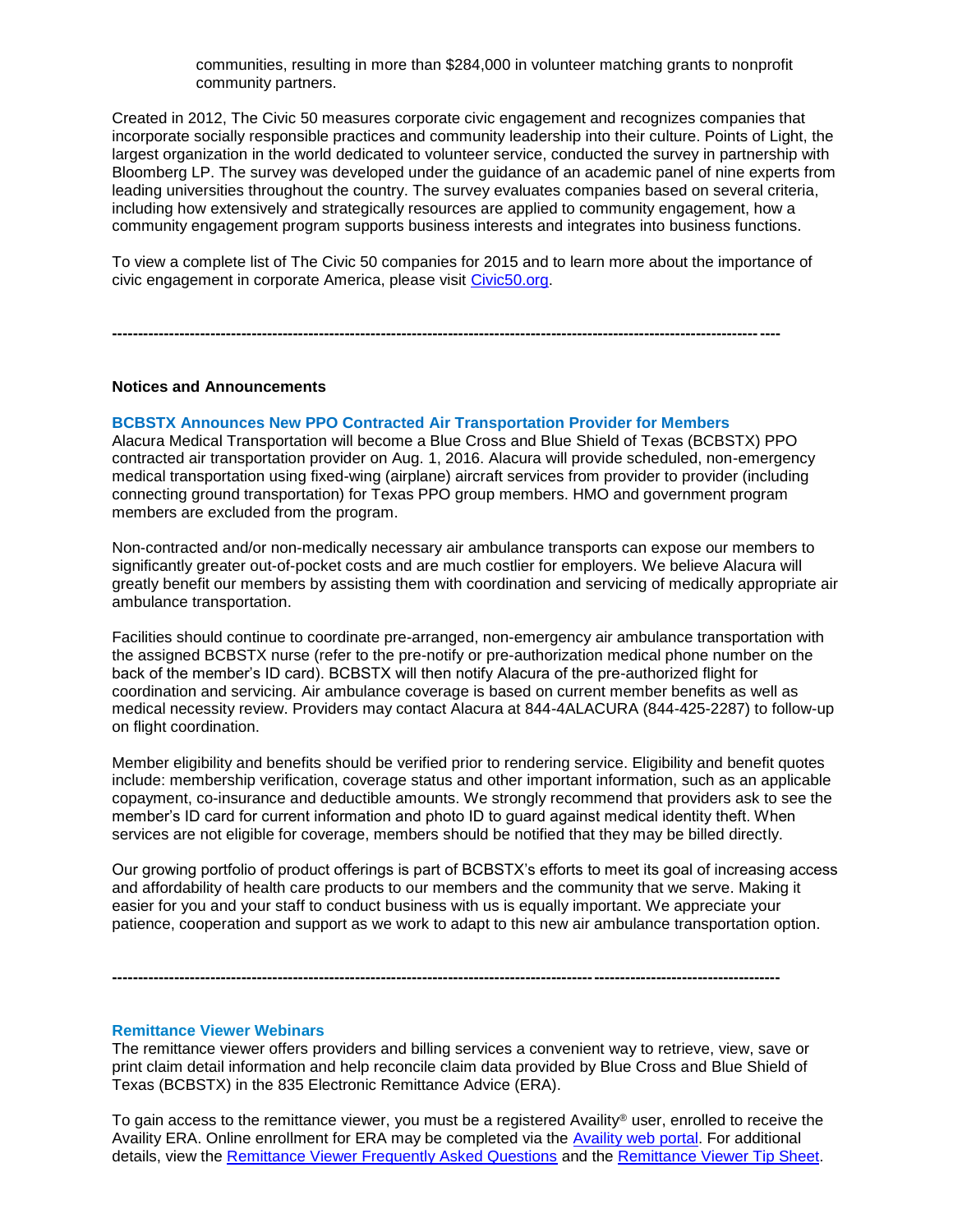Online training sessions have been scheduled to provide an introduction to the remittance viewer. Participants will learn how to gain or grant access, conduct a search, view general and payer-specific information, and save or print results. In addition, a Question and Answer time will be available.

**Note:** Claim corrections submitted without the appropriate frequency code will deny as a duplicate and the original BCBSTX claim number will not be adjudicated. For additional information on claim frequency codes and guidelines to assist you with when and how to use them for making corrections to electronic claims submitted to BCBSTX, please refer to [Electronic Replacement/Corrected Claim Submission](http://www.bcbstx.com/provider/pdf/corrected-claim-submissions.pdf) (PDF).

Refer to [Remittance Viewer Webinars](http://www.bcbstx.com/provider/tools/remittance_viewer_webinars.html) on our website and select a date and time to attend :

[Aug. 10, 2016 –](https://hcsc.webex.com/hcsc/j.php?RGID=rb213f231d6537e5ea1b7a849f8f5a122) 11 a.m. to 12 p.m. CT Aug. 17, 2016 – [11 a.m. to 12 p.m. CT](https://hcsc.webex.com/hcsc/j.php?RGID=r5e5ee92dfd08c94d669da5d957399200) Aug. 24, 2016 – [11 a.m. to 12 p.m. CT](https://hcsc.webex.com/hcsc/j.php?RGID=ra9da0c431f887344cda533a04cbb4840) Aug. 31, 2016 – [11 a.m. to 12 p.m. CT](https://hcsc.webex.com/hcsc/j.php?RGID=re998ef49a3d567dbaa0f1cfb1be179ec)

*Availity is a trademark of Availity, L.L.C., a separate company that operates a health information network to provide electronic information exchange services to medical professionals. Availity provides administrative services to BCBSTX. BCBSTX makes no endorsement, representations or warranties regarding any products or services offered by third party vendors such as Availity. If you have any questions about the products or services offered by such vendors, you should contact the vendor(s) directly.*

# **In Every Issue**

The following is information that BCBSTX is required to provide in all published correspondence with physicians, professional providers, and facility and ancillary providers. For the latest updates, visit the [News and Updates area](http://www.bcbstx.com/provider/news/index.html) of the BCBSTX provider website.

**---------------------------------------------------------------------------------------------------------------------------------**

### **HMO Plans – Importance of Obtaining a Referral and/or Preauthorization and Admitting to a Participating Facility as a Network Provider**

**HMO Blue Texas**SM**, Blue Advantage HMO**SM and **Blue Premier**SM members require a referral from their PCP before receiving services from a specialty care physician or professional provider (except for OBGYNs). The referral must be initiated by the member's PCP, and must be made to a participating physician or professional provider in the same provider network.

If an in-network physician, professional provider, ambulatory surgery center, hospital or other facility is not available in the member's applicable provider network, **preauthorization is required** for services by an out-of-network physician, professional provider, ambulatory surgery center, hospital or other facility, through iExchange or call the preauthorization number 1-855-462-1785.

### **Reminders:**

- The **HMO Blue Texas, Blue Advantage HMO and Blue Premier** physician, professional provider, facility or ancillary provider is required to admit the patient to a participating facility, except in emergencies.
- **Additional services may also require preauthorization**. A complete list of services that require preauthorization for **HMO Blue Texas** and **Blue Advantage HMO,** and for **Blue Premier** and **Blue Premier Access**SM, is available on the BCBSTX Provider website. Under the 'Standards and Requirements' tab, click on [General Reimbursements](https://www.bcbstx.com/provider/gri/index.html) (password is 'manual') and scroll down to the "Preauthorization/Notification/Referral Requirements Lists".

**Blue Advantage Plus**SM **HMO Point of Service (POS)** is a benefit plan that allows those members to use out-of-network providers. However, it is essential that those members understand the financial impact of receiving services from an out-of-network physician, professional provider, ambulatory surgery center, hospital or other facility. Prior to referring a Blue Advantage Plus enrollee to an out of network provider for non-emergency services, please refer to Section D Referral Notification Program, of the **HMO Blue Texas, Blue Advantage HMO** and **Blue Premier Provider Manual** for more detail including when to utilize the [Out-of-Network Enrollee Notification Form](https://www.bcbstx.com/provider/pdf/out-of-network-care-enrollee-notification-form.pdf).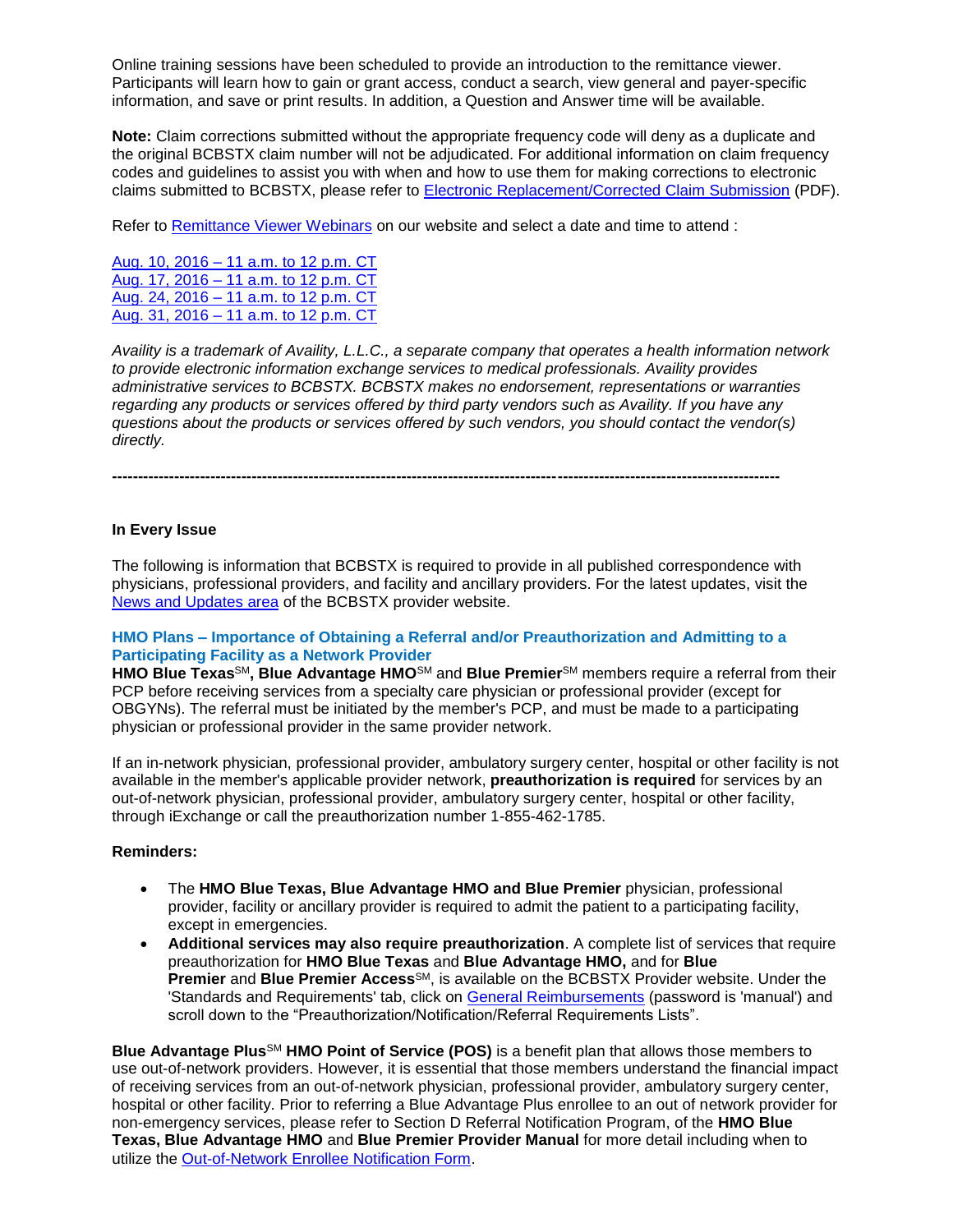#### **Importance of Obtaining Preauthorization for Initial Stay and Add-on Days**

Preauthorization is required for certain types of care and services. Although BCBSTX participating physicians and professional providers are required to obtain the preauthorization, it is the responsibility of the insured person to confirm that their physician or professional provider obtains preauthorization for services requiring preauthorization. Preauthorization must be obtained for any initial stay in a facility and any additional days or services added on.

If an insured person does not obtain preauthorization for initial facility care or services, or additional days or services added on, the benefit for covered expenses may be reduced.

Preauthorization does not guarantee payment. All payments are subject to determination of the insured person's eligibility, payment of required deductibles, copayments and coinsurance amounts, eligibility of charges as covered expenses, application of the exclusions and limitations, and other provisions of the policy at the time services are rendered.

#### **Implantable Device Versus Medical Supply/Material**

We have received a number of questions from providers about billing for implants. To help address the topic, we have provided a reminder about the National Uniform Billing Committee definition of an implant.

#### **National Uniform Billing Committee (NUBC) definition of an implant:**

- Revenue Code 274 Prosthetic/orthotic devices
- Revenue Code 275 Pacemaker
- Revenue Code 278 Other Implants

An implantable device is that which is implanted, such as a piece of tissue, a tooth, a pellet of medicine, or a tube or needle containing radioactive substance, a graft or an insert. Also included are liquid and solid plastic materials used to augment tissues or to fill in areas traumatically or surgically removed. Also included is an object or material partially or totally inserted or grafted into the body for prosthetic, therapeutic or diagnostic purposes.

Examples of other implants reported under revenue code 278 include stents, artificial joints, shunts, grafts, pins, plates, screws, anchors and radioactive seeds (not an all-inclusive list).

Supplies that are not implantable should be submitted as supply charges. In conjunction, a device is not a "material or supply furnished incident to a service." Items used as routine supplies should not be submitted as an implant.

Guide wires, catheters and clips that are used during surgery but do not remain in the body are used the same way as an instrument and are not "implanted" should not be submitted as an implant.

Additional reference and definition of implantable devices, supplies and material can be located in the UB04 Editor and the website of the implantable device's manufacturer.

### **Enrollee Notification Form Required for Out-of-network Care for Blue Choice PPO**SM **and Blue Advantage HMO**SM **(for Blue Advantage Plus)**

Effective Jan. 1, [an out-of-network care form](https://www.bcbstx.com/provider/pdf/out-of-network-care-enrollee-notification-form.pdf) is required to be completed by the referring network physician for enrollees of **Blue Choice PPO**SM and **Blue Advantage HMO**SM **(for** *Blue Advantage Plus* **point-of-service benefit plan only)**, prior to referring or directing an enrollee to an out-of-network physician, professional provider, hospital, ambulatory surgery center or other facility, for non-emergency services, if such services are available through an in-network provider.

It is essential that **Blue Choice PPO and Blue Advantage Plus** enrollees fully understand the financial impact of an out-of-network referral to a physician, professional provider, hospital, ambulatory surgery center or other facility that does not participate in their BCBSTX provider network. Blue Choice PPO and Blue Advantage Plus enrollees have out-of-network benefits and may choose to use out-of-network providers, however they will be responsible for an increased cost-share under their out-of-network benefits.

Prior to referring or directing a **Blue Choice PPO or Blue Advantage Plus** enrollee to an out-of-network provider for non-emergency services, referring network physicians must complete this form if such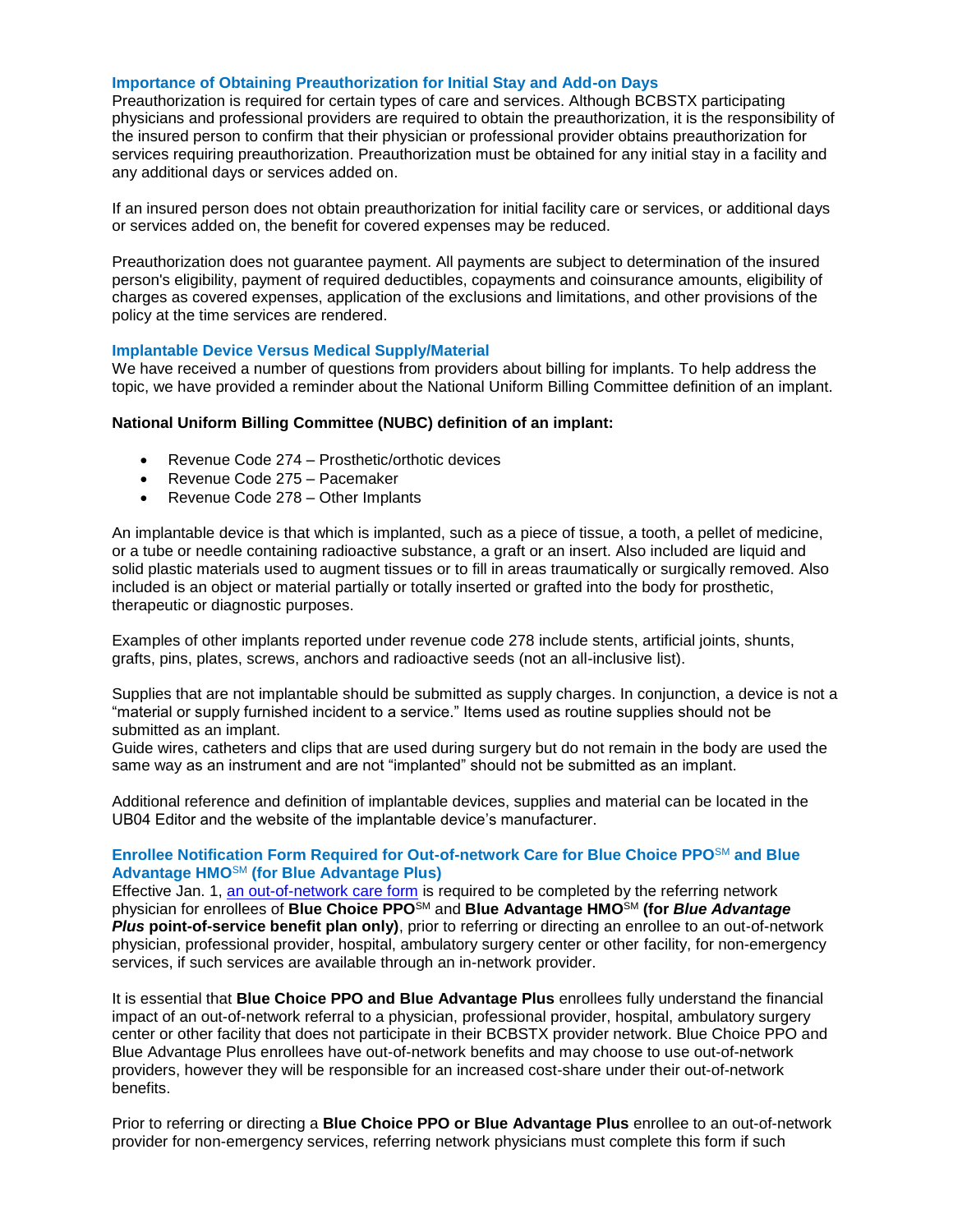services are also available through an in-network provider. The referring network physician must provide a copy of the completed form to the enrollee and retain a copy in his or her medical record files.

Use of this form is subject to periodic audit to determine compliance with this administrative requirement outlined in the provider manuals.

# **Hospitals, and Routine Services and Supplies**

Routine services and supplies are generally already included by the provider in charges related to other procedures or services. As such, these items are considered non-billable for separate reimbursement. The following guidelines may assist hospital personnel in identifying items, supplies, and services that are not separately billable. This is not an all-inclusive list.

- Any supplies, items and services that are necessary or otherwise integral to the provision of a specific service and/or the delivery of services in a specific location are considered routine services and not separately billable in the inpatient and outpatient environments.
- All items and supplies that may be purchased over-the-counter are not separately billable.
- All reusable items, supplies and equipment that are provided to all patients during an inpatient or outpatient admission are not separately billable.
- All reusable items, supplies and equipment that are provided to all patients admitted to a given treatment area or units are not separately billable.
- All reusable items, supplies and equipment that are provided to all patients receiving the same service are not separately billable.

# **Blue Choice PPO**SM **Subscribers/Blue Advantage HMO**SM **Member Rights and Responsibilities**

As a provider for BCBSTX, you are obligated to be aware of subscribers'/members' rights and informed of subscribers' responsibilities. Our health plan subscribers/members may refer to their benefit booklet for a listing of their rights and responsibilities, which are also included below; you can also access these documents on our website at [bcbstx.com.](http://www.pages02.net/hcscnosuppression/nlt_br_providers_june_2016_b_ok_060116_in_every_issue/LPT.url?kn=900473&vs=YTVjNjZjMzUtOGRhNi00MDUwLWI1MDAtYTg0NTI3M2JkZmUxOzA6ODk5OTgwMToyMjY0ODg5MjYwNzo5NDAwOTQyMjQ6OTQwMDk0MjI0OwS2)

| <b>Rights</b>                                                                                                                                                                                                                                                                                                                        | <b>Responsibilities</b>                                                                                                                          |
|--------------------------------------------------------------------------------------------------------------------------------------------------------------------------------------------------------------------------------------------------------------------------------------------------------------------------------------|--------------------------------------------------------------------------------------------------------------------------------------------------|
| Subscriber(s)/Member(s)                                                                                                                                                                                                                                                                                                              | Subscriber(s)/Member(s)                                                                                                                          |
| You have the right to:                                                                                                                                                                                                                                                                                                               | You have the responsibility to:                                                                                                                  |
| Receive information about<br>the organization, its services,<br>its practitioners and<br>providers and subscribers'<br>rights and responsibilities.<br>Make recommendations<br>regarding the organization's<br>subscribers' rights and<br>responsibilities policy.                                                                   | Provide, to the extent<br>possible, information that your<br>health benefit plan and<br>practitioner/provider need, in<br>order to provide care. |
| Participate with practitioners<br>in making decisions about<br>your health care.                                                                                                                                                                                                                                                     | Follow the plans and<br>instructions for care you have<br>agreed to with your<br>practitioner.                                                   |
| Be treated with respect and<br>recognition of your dignity<br>and your right to privacy.<br>A candid discussion of<br>appropriate or medically<br>necessary treatment options<br>for your condition, regardless<br>of cost or benefit coverage.<br>Voice complaints or appeals<br>about the organization or the<br>care it provides. | Understand your health<br>problems and participate in<br>the development of mutually<br>agreed upon treatment goals,<br>to the degree possible.  |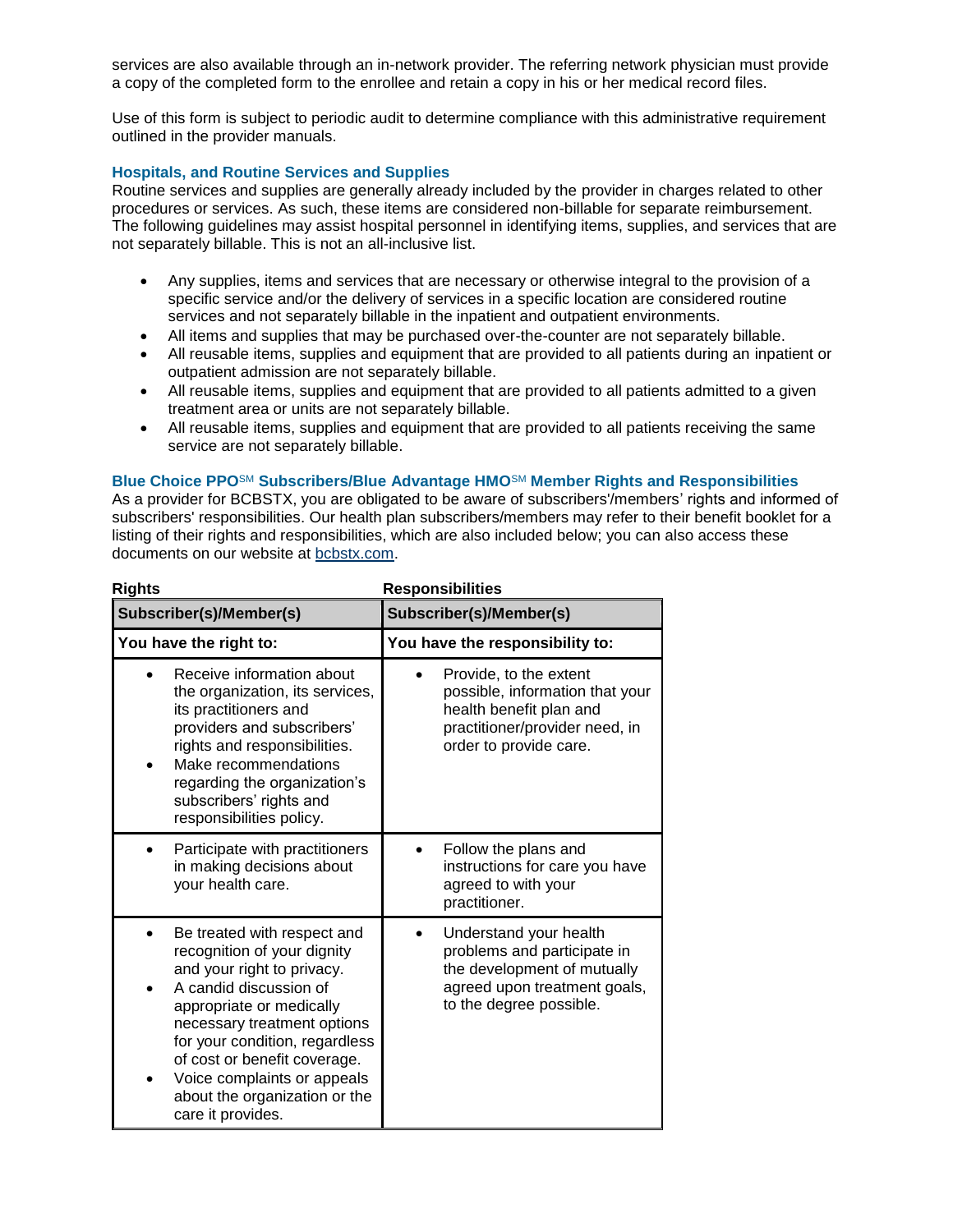# **HMO Blue Texas Member Rights and Responsibilities**

### **Member Rights – You Have the Right to:**

- Receive information about the organization, its services, its practitioners and providers and members' rights and responsibilities.
- Make recommendations regarding the organization's members' rights and responsibilities policy.
- Participate with practitioners in making decisions about your health care.
- Be treated with respect and recognition of your dignity and your right to privacy.
- A candid discussion of appropriate or medically necessary treatment options for your condition, regardless of cost or benefit coverage.
- Voice complaints or appeals about the organization or the care it provides.

# **Member Rights – You Have the Responsibility to:**

- Meet all eligibility requirements of your employer and the Health Maintenance Organization (HMO).
- Identify yourself as an HMO member by presenting your ID card and pay the copayment at the time of service for network benefits.
- Establish a physician/patient relationship with your primary care physician (PCP) and seek your PCP's medical advice/referral for network services prior to receiving medical care, unless it is an emergency situation or services are performed by your HMO participating OBGyn.
- Provide, to the extent possible, information that the HMO and practitioner/providers need, in order to care for you. Including changes in your family status, address and phone numbers within 31 days of the change.
- Understand the medications you are taking and receive proper instructions on how to take them.
- Notify your primary care physician or HMO plan within 48 hours or as soon as reasonably possible after receiving emergency care services.
- Communicate complete and accurate medical information to health care providers.
- Call in advance to schedule appointments with your network provider and notify them prior to canceling or rescheduling appointments.
- Read your coverage documents for information about benefits, limitations, and exclusions.
- Ask questions and follow instructions and guidelines given by your provider to achieve and maintain good health.

Understand your health problems and participate to the degree possible in the development of treatment goals mutually agreed upon between you and your provider.

### **Fee Schedule Updates**

Reimbursement changes and updates for Blue Choice PPO, HMO Blue Texas (Independent Provider Network only), Blue Advantage HMO and Blue Premier practitioners will be posted under Standards and Requirements / General Reimbursement Information / Reimbursement Schedules and Related Information / Professional Schedules section on the BCBSTX provider website at [bcbstx.com/provider](https://www.bcbstx.com/provider/).

The changes will not become effective until at least 90 days from the posting date. The specific effective date will be noted for each change that is posted. To view this information, visit the [General](https://www.bcbstx.com/provider/gri/index.html)  [Reimbursement Information](https://www.bcbstx.com/provider/gri/index.html) section on the BCBSTX provider website. The CPT/HCPCS Fee Schedule will be updated quarterly on March 1, June 1, Sept. 1 and Dec. 1 each year. The NDC Fee Schedule will be updated monthly.

### **After-hours Access Is Required**

BCBSTX requires that primary care physicians, specialty care physicians, professional providers, and facility and ancillary providers provide urgent care, and emergency care or coverage for care 24 hours a day, seven days a week. Providers must have a verifiable mechanism in place, for immediate response, for directing patients to alternative after-hours care based on the urgency of the patient's need.

### **Acceptable after-hours access mechanisms may include:**

- An answering service that offers to call or page the physician or on-call physician;
- a recorded message that directs the patient to call the answering service and the phone number is provided; or
- a recorded message that directs the patient to call or page the physician or on-call physician and the phone number is provided.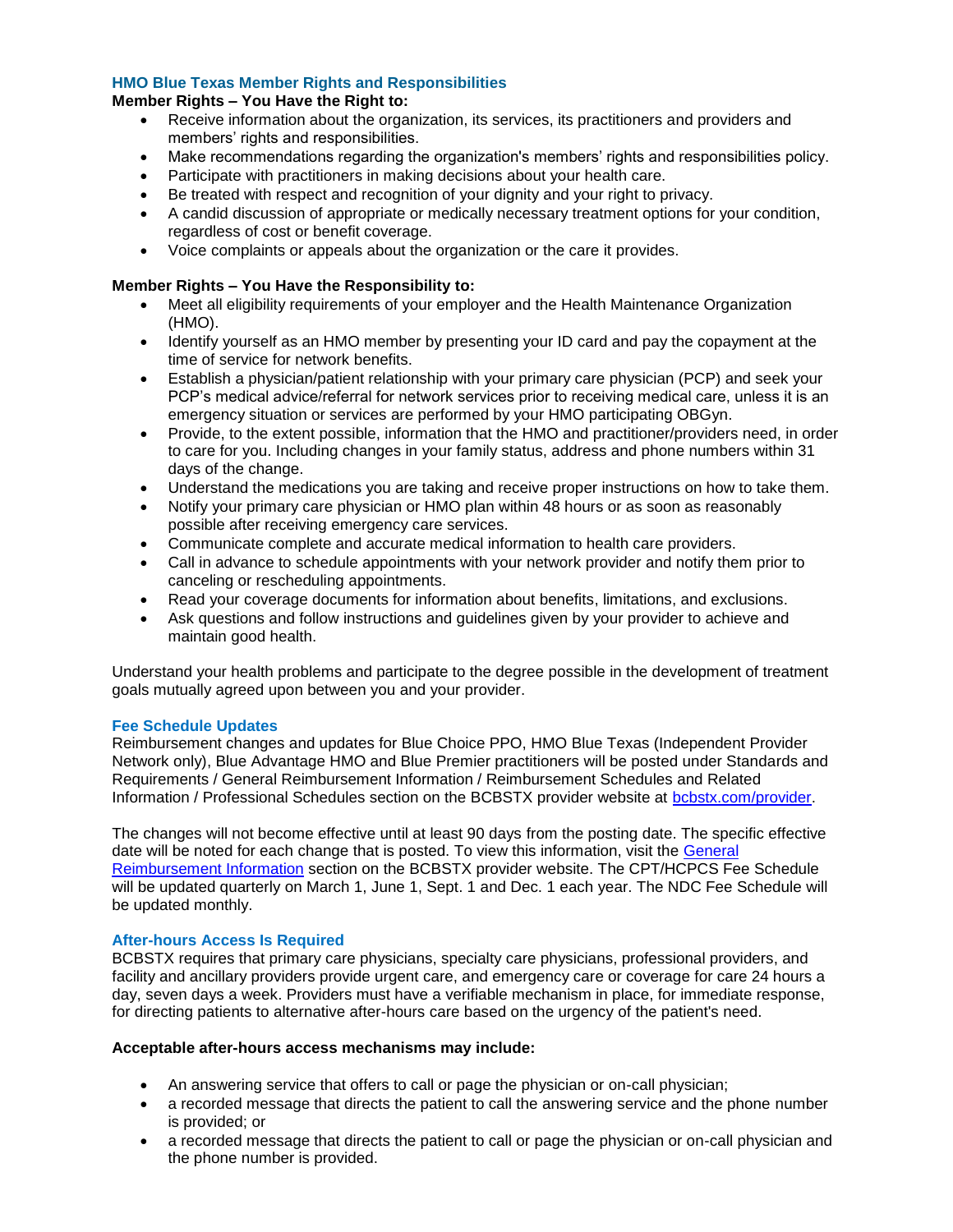For more detail, [please refer to the provider manuals](https://www.bcbstx.com/provider/gri/index.html) for **Blue Choice PPO**SM **Physician, Professional Provider and Facility and Ancillary Provider Manual** (Section B) and **HMO Blue Texas**SM **/ Blue Advantage HMO**SM **/ Blue Premier Physician, Professional Provider, Facility and Ancillary Provider Manual** (Section B) available in the Education & Reference section of our provider website. Click on the "Manual" link (note, a password is required).

#### **BCBS Medicare Advantage PPO Network Sharing**

**What is Blue Cross and Blue Shield (BCBS) Medicare Advantage (MA) PPO**SM **network sharing?** All BCBS MA PPO Plans participate in reciprocal network sharing. This network sharing will allow all BCBS MA PPO members to obtain in-network benefits when traveling or living in the service area of any other BCBS MA PPO Plan as long as the member sees a contracted BCBS MA PPO provider.

#### **What does the BCBS MA PPO network sharing mean to me?**

If you are a contracted BCBS MA PPO provider with Blue Cross and Blue Shield of Texas (BCBSTX) and you see BCBS MA PPO members from other BCBS Plans, these BCBS MA PPO members will be extended the same contractual access to care and will be reimbursed in accordance with your negotiated rate with your Blue Cross and Blue Shield of Texas contract. These BCBS MA PPO members will receive in-network benefits in accordance with their member contract.

If you are not a contracted BCBS MA PPO provider with BCBSTX and you provide services for any BCBS MA PPO members, you will receive the Medicare allowed amount for covered services. For urgent or emergency care, you will be reimbursed at the member's in-network benefit level. Other services will be reimbursed at the out-of-network benefit level.

#### **How do I recognize an out-of-area BCBS MA PPO member from one of these Plans participating in the BCBS MA PPO network sharing?**

You can recognize a BCBS MA PPO member when their Blue Cross Blue Shield Member ID card has the following logo:



The *"MA"* in the suitcase indicates a member who is covered under the BCBS MA PPO network sharing program. BCBS MA PPO members have been asked not to show their standard Medicare ID card when receiving services; instead, members should provide their Blue Cross and/or Blue Shield member ID card.

#### **Do I have to provide services to BCBS MA PPO members from these other BCBS Plans?**

If you are a contracted BCBS MA PPO provider with BCBSTX, you should provide the same access to care for BCBS MA members from other BCBS Plans as you do for BCBSTX MA PPO members. You can expect to receive the same contracted rates for such services.

If you are not a BCBS MA PPO contracted provider, you may see BCBS MA PPO members from other BCBS Plans, but you are not required to do so. Should you decide to provide services to BCBS MA PPO members, you will be reimbursed for covered services at the Medicare allowed amount based on where the services were rendered and under the member's out-of-network benefits. For urgent or emergency care, you will be reimbursed at the in-network benefit level.

#### **What if my practice is closed to new local BCBS MA PPO members?**

If your practice is closed to new local BCBS MA PPO members, you do not have to provide care for BCBS MA PPO out-of-area members. The same contractual arrangements apply to these out-of-area network sharing members as your local BCBS MA PPO members.

#### **How do I verify benefits and eligibility?**

Call BlueCard® Eligibility at 800-676-BLUE (800-676-2583) and provide the BCBS MA PPO member's alpha prefix located on the member's ID card.

**You may also submit electronic eligibility requests for BCBS MA PPO members. Follow these three easy steps:**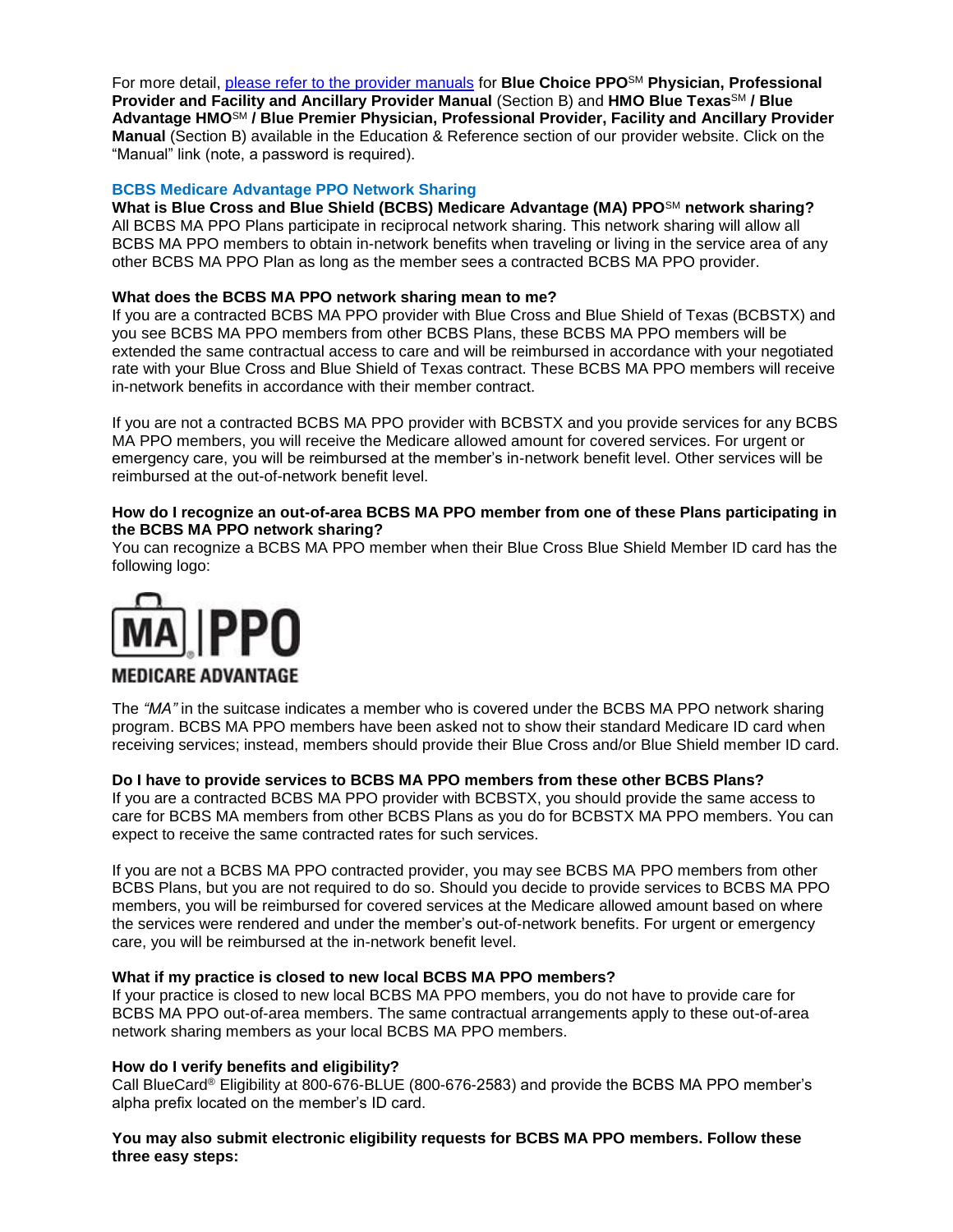- Log in to the [Availity Portal,](https://www.availity.com/) the [Availity Revenue Cycle Management Portal](https://claims.realmed.com/MainFrameset.htm) or your preferred vendor
- Enter required data elements
- Submit your request

# **Where do I submit the claim?**

You should submit the claim to BCBSTX under your current billing practices. Do not bill Medicare directly for any services rendered to a BCBS MA PPO member.

#### **What will I be paid for providing services to these out-of-area BCBS MA PPO network sharing members?**

If you are a BCBS MA PPO contracted provider with BCBSTX, benefits will be based on your contracted BCBS MA PPO rate for providing covered services to BCBS MA PPO members from any BCBS MA PPO Plan. Once you submit the BCBS MA PPO claim, BCBSTX will work with the other Plan to determine benefits and send you the payment.

#### **What will I be paid for providing services to other BCBS MA out-of-area members not participating in the BCBS MA PPO Network Sharing?**

When you provide covered services to other BCBS MA PPO out-of-area members not participating in network sharing, benefits will be based on the Medicare allowed amount. Once you submit the BCBS MA PPO claim, BCBSTX will send you the payment. However, these services will be paid under the BCBS MA member's out-of-network benefits unless for urgent or emergency care.

### **What is the BCBS MA PPO member cost sharing level and co-payments?**

A BCBS MA PPO member cost sharing level and co-payment is based on the BCBS MA PPO member's health plan. You may collect the co-payment amounts from the BCBS MA PPO member at the time of service. To determine the cost sharing and/or co-payment amounts, you should call the Eligibility Line at 800-676-BLUE (800-676-2583).

### **May I balance bill the BCBS MA PPO member the difference in my charge and the allowance?**

No, you may not balance bill the BCBS MA PPO member for this difference. Members may be balance billed for any deductibles, co-insurance, and/or co-pays.

### **What if I disagree with the reimbursement amount I received?**

If there is a question concerning the reimbursement amount, contact Blue Cross Medicare Advantage (PPO) Customer Service at 877-774-8592*.*

### **Who do I contact if I have a question about BCBS MA PPO network sharing?**

If you have any questions regarding the BCBS MA PPO program or products, contact Blue Cross Medicare Advantage (PPO) Customer Service at 877-774-8592*.*

### **Medical Record Requests: Include Our Letter as Your Cover Sheet**

When you receive a letter from BCBSTX requesting additional information, such as medical records or certificates of medical necessity, please utilize the letter as a cover sheet when sending the requested information to us.

This letter contains a barcode in the upper right corner to help ensure that the information you send is matched directly to the appropriate file and/or claim. Do not submit a Claim Review form in addition to the letter, as this could delay the review process.

Thank you for your cooperation!

### **Technical and Professional Components**

**Modifiers 26 and TC:** Modifier 26 denotes professional services for lab and radiological services. Modifier TC denotes technical component for lab and radiological services. These modifiers should be used in conjunction with the appropriate lab and radiological procedures only.

**Note:** When a physician or professional provider and facility or ancillary provider performs both the technical and professional service for a lab or radiological procedure, he/she must submit the total service, not each service individually.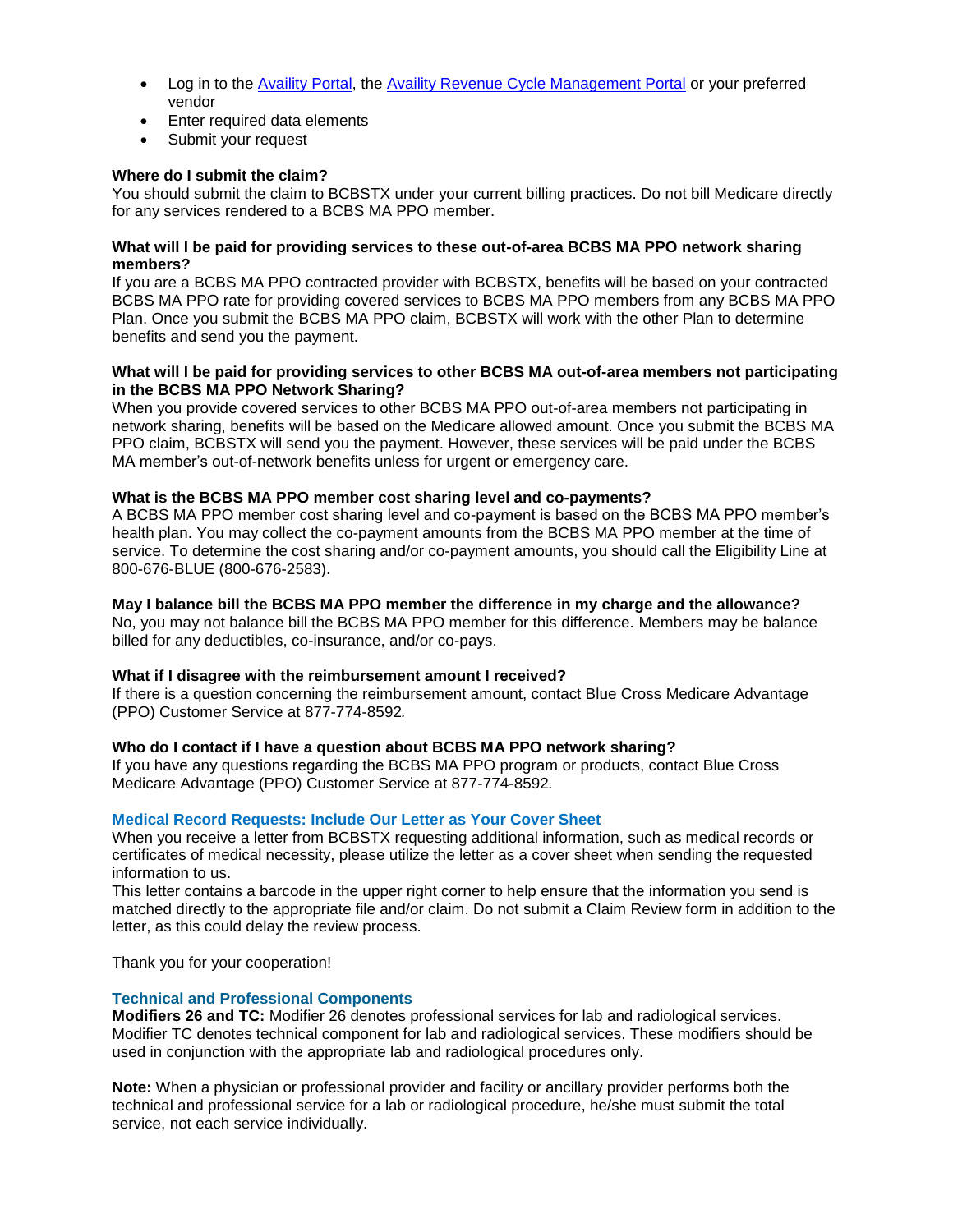# **Surgical Procedures Performed in the Physician's Office**

When performing surgical procedures in a non-facility setting, the physician and professional provider reimbursement covers the services, equipment and some of the supplies needed to perform the surgical procedure when a member/subscriber receives these services in the physician's or professional provider's office.

Reimbursement will be allowed for some supplies billed in conjunction with a surgical procedure performed in a physician's or professional provider's office. To help determine how coding combinations on a particular claim may be evaluated during the claim adjudication process, you may continue to utilize Clear Claim Connection™ (C3). C3 is a free, online reference tool that mirrors the logic behind BCBSTX's code-auditing software. Refer to the BCBSTX provider website at [bcbstx.com/provider](https://www.bcbstx.com/provider/index.html) for additional information on gaining access to [C3.](https://www.bcbstx.com/provider/tools/clear_claim_connection.html)

Please note the physician's and professional provider's reimbursement includes surgical equipment that may be owned or supplied by an outside surgical equipment or Durable Medical Equipment (DME) vendor. Claims from the surgical equipment or DME vendor will be denied based on the fact that the global physician's or professional provider's reimbursement includes staff and equipment.

### **AIM RQI Reminder**

Physicians, professional providers and facility and ancillary providers must contact AIM Specialty Health<sup>®</sup> (AIM) first to obtain a Radiology Quality Initiative (RQI) for Blue Choice PPO<sup>SM</sup> subscribers when ordering or scheduling the following outpatient, non-emergency diagnostic imaging services when performed in a physician's, professional provider's or facility or ancillary provider's office, a professional provider's office, the outpatient department of a hospital or a freestanding imaging center:

- CT/CTA
- MRI/MRA
- SPECT/nuclear cardiology study
- PET scan

To obtain a Blue Choice PPO RQI, log into AIM's provider portal at [aimspecialtyhealth.com](http://www.aimspecialtyhealth.com/), and complete the online questionnaire that identifies the reasons for requesting the exam. If criteria are met, you will receive a RQI. If criteria are not met, or if additional information is needed, the case will automatically be transferred for further clinical evaluation and an AIM nurse will follow up with your office. AIM's *ProviderPortalSM* uses the term "Order" rather than "RQI."

*AIM Specialty Health (AIM) is an operating subsidiary of Anthem, Inc.*

### **Notes:**

- 1. *Facilities cannot obtain a RQI from AIM on behalf of the ordering physician, professional provider, facility or ancillary provider.*
- 2. *The RQI program does not apply to Medicare enrollees with BCBSTX Medicare supplement coverage. Medicare enrollees with BCBSTX PPO coverage are included in the program.*

### **Quest Diagnostics, Inc., Is the Exclusive HMO and Preferred Statewide PPO Clinical Reference Lab Provider**

Quest Diagnostics, Inc., is the **exclusive** outpatient clinical reference laboratory provider for HMO Blue TexasSMmembers and Blue Advantage HMOSM subscribers,\* and the *preferred statewide* outpatient clinical reference laboratory provider for BCBSTX Blue Choice PPO<sup>SM</sup> subscribers. This arrangement excludes lab services provided during emergency room visits, inpatient admissions and outpatient day surgeries (hospital and free-standing ambulatory surgery centers).

# **Quest Diagnostics Offers:**

- On-line scheduling for Quest Diagnostics' Patient Service Center (PSC) locations. To schedule a patient PSC appointment, log onto [QuestDiagnostics.com/patient](http://www.questdiagnostics.com/home/patients) or call **888-277-8772**.
- Convenient patient access to more than 195 patient service locations.
- 24/7 access to electronic lab orders, results and other office solutions through *Care360® Labs and Meds*.

For more information about Quest Diagnostics lab testing solutions or to establish an account, contact your Quest Diagnostics Physician Representative or call **866-MY-QUEST** (866-697-8378).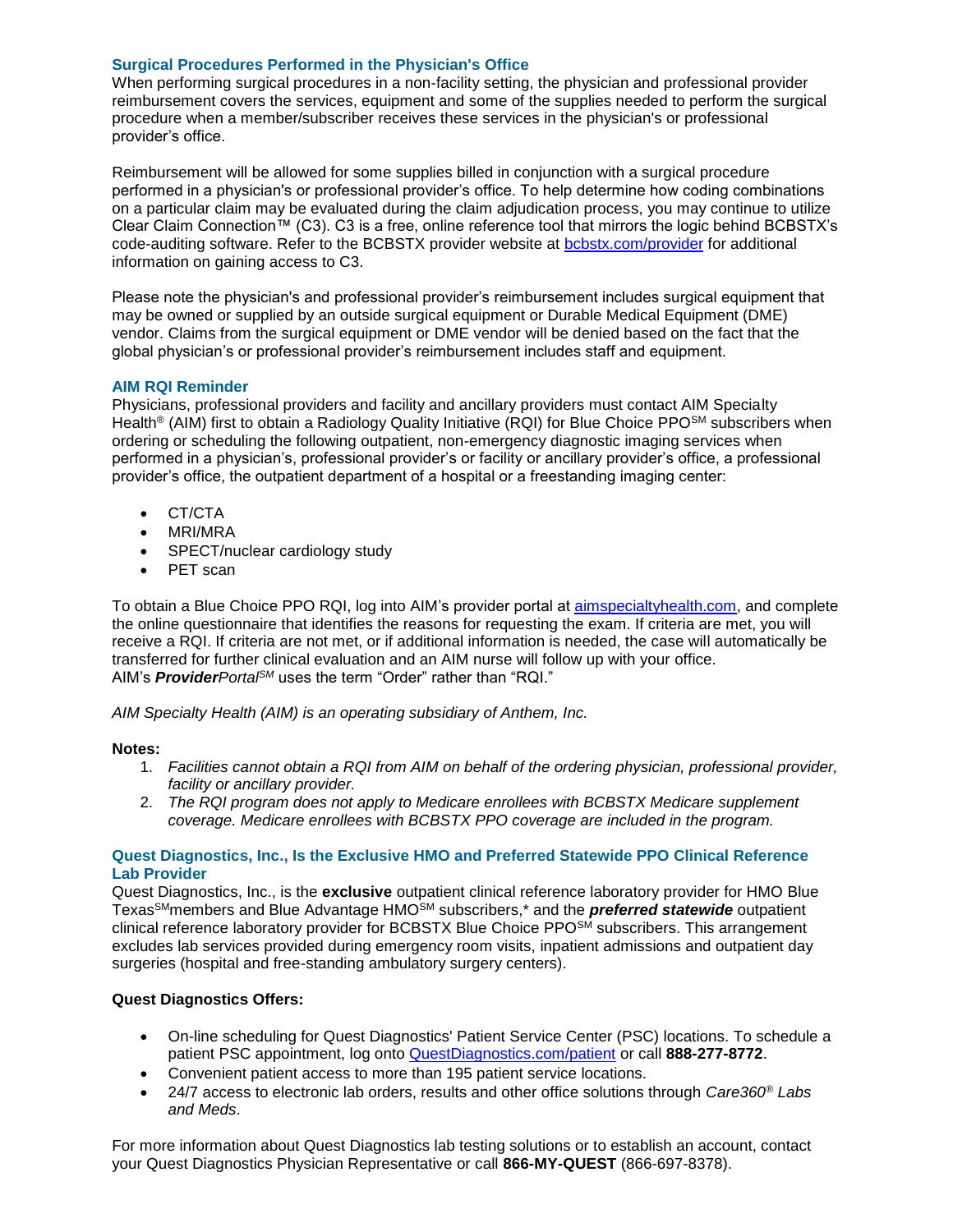For physicians, professional providers or facility and ancillary providers located in the HMO capitated lab counties, only the lab services/tests indicated on the Reimbursable Lab Services list will be reimbursed on a fee-for-service basis if performed in the physician's, professional provider's or facility or ancillary provider's office for HMO Blue Texas members. Please note all other lab services/tests performed in the physician's, professional provider's or facility or ancillary provider's offices will not be reimbursed. You can access the county listing and the Reimbursable Lab Services list in the [General Reimbursement](https://www.bcbstx.com/provider/gri/index.html)  [Information section](https://www.bcbstx.com/provider/gri/index.html) located under the Standards and Requirements tab.

*\*Note: Physicians, professional providers or facility and ancillary providers who are contracted/affiliated with a capitated IPA/medical group and physicians, professional providers or facility or ancillary providers who are not part of a capitated IPA/medical group but who provide services to a member/subscriber whose PCP is a member of a capitated IPA/medical group must contact the applicable IPA/medical group for instructions regarding outpatient laboratory services.*

# **Improvements to the Medical Records Process for BlueCard® Claims**

BCBSTX is now able to send medical records electronically to all Blue Cross and/or Blue Shield Plans. This method significantly reduces the time it takes to transmit supporting documentation for BlueCard claims and eliminates lost or misrouted records.

As always, we request that you submit your medical records to BCBSTX if needed for claims processing.

Requests for medical records from other Blues Plans before rendering services, as part of the preauthorization process, should be submitted directly to the requesting Plan.

#### **Contracted Providers Must File Claims**

As a reminder, physicians, facilities, professional providers and ancillary providers must file claims for any covered services rendered to a patient enrolled in a BCBSTX health plan. You may collect the full amounts of any deductible, coinsurance or copayment due and then file the claim with BCBSTX. Arrangements to offer cash discounts to an enrollee in lieu of filing claims with BCBSTX violate the requirements of your provider contract with BCBSTX.

Notwithstanding the foregoing, a provision of the American Recovery and Reinvestment Act changed HIPAA to add a requirement that if a patient self pays for a service in full and directs a provider to not file a claim with the patient's insurer, the provider must comply with that directive and may not file the claim in question. In such an event, you must comply with HIPAA and not file the claim to BCBSTX.

### **Medical Policy Disclosure**

New or revised medical policies, when approved, will be posted on the BCBSTX provider website on the 1st or 15th day of each month. Those medical policies requiring disclosure will become effective 90 days from the posting date. Medical policies that do not require disclosure will become effective 15 days after the posting date. The specific effective date will be noted for each medical policy that is posted.

To view active and pending medical policies go to [bcbstx.com/provider](https://www.bcbstx.com/provider/index.html) and click on the Standards & Requirements tab, then click on the Medical Policies offering. After reading and agreeing to the disclaimer, you will then have access to active and pending medical policies.

#### **Draft Medical Policy Review**

In an effort to streamline the medical policy review process, you can view draft medical policies on the BCBSTX provider website and provide your feedback online. If there are any draft medical policies to review, these documents will be made available for your review around the 1st and the 15th of each month with a review period of approximately two weeks.

To [view draft medical policies](http://www.medicalpolicy.hcsc.net/medicalpolicy/disclaimer?corpEntCd=TX1) go to our provider website and click on the Standards & Requirements tab, then click on the Medical Policies offering. After reading and agreeing to the disclaimer, you will then have access to view any draft medical policies, if available.

### **No Additional Medical Records Needed**

Physicians, professional providers or facility or ancillary provider who have received an approved predetermination (which establishes medical necessity of a service) or have obtained a radiology quality initiative (RQI) from AIM Specialty Health need not submit additional medical records to BCBSTX. In the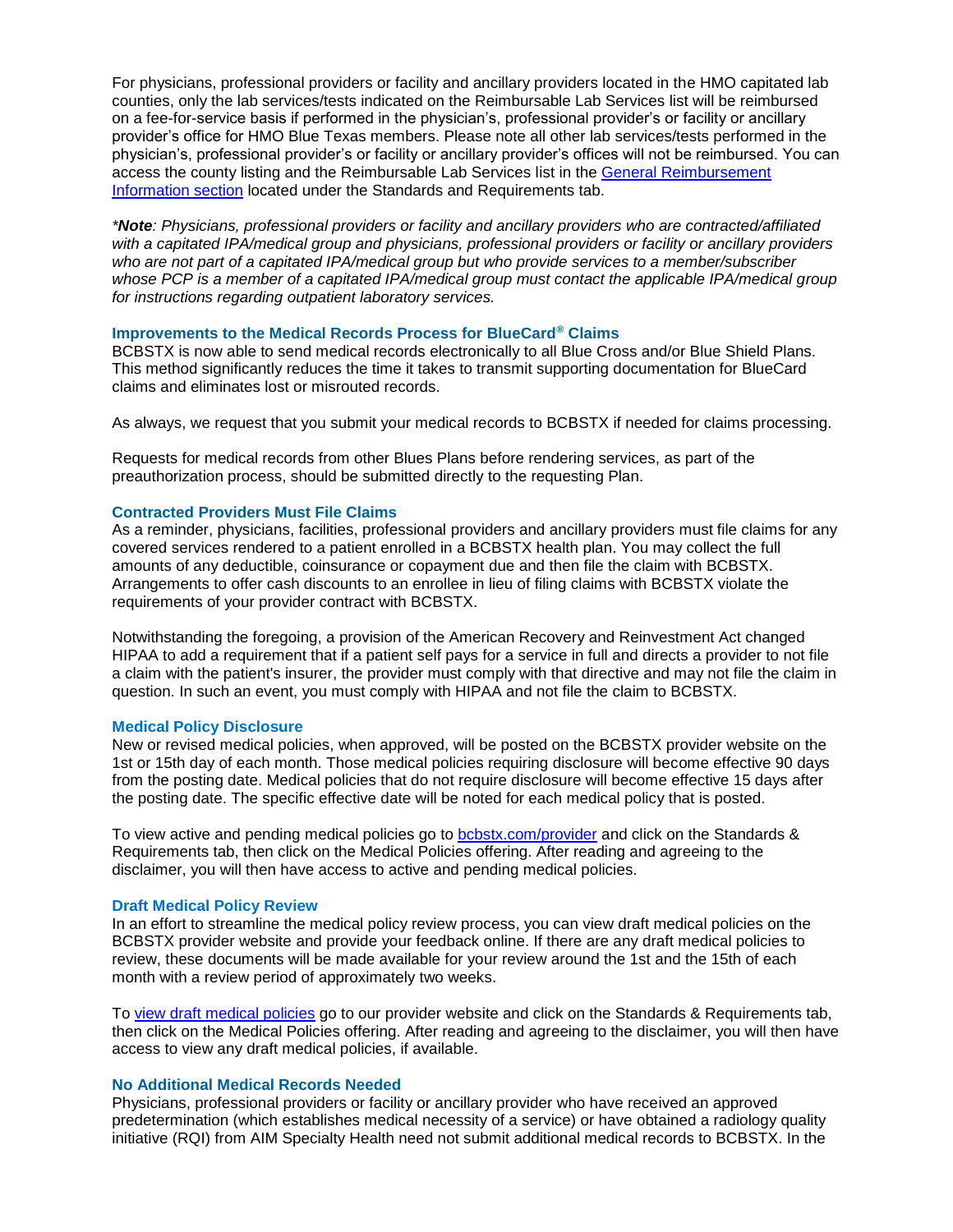event that additional medical records are needed to process a claim on file, BCBSTX will request additional medical records at that time.

Predetermination does not guarantee payment. All payments are subject to determination of the insured person's eligibility, payment of required deductibles, copayments and coinsurance amounts, eligibility of charges as covered expenses, application of the exclusions and limitations, and other provisions of the policy at the time services are rendered.

#### **Importance of Obtaining a Preauthorization/Referral**

A preauthorization/referral is required for certain types of care and services. Although BCBSTX participating physicians, professional providers and facility and ancillary providers are required to obtain preauthorizations/referrals, it is also the responsibility of the member/subscriber to confirm that this action has been taken for services that require a preauthorization/referral.

Preauthorizations/referrals must be obtained for any services provided by someone other than the member's primary care physician (PCP) (i.e., specialist, ambulatory surgery centers, ancillary, etc.). A preauthorization/referral is also needed for an initial stay in a facility and any additional days or services added on.

If a member/subscriber does not obtain a preauthorization/referral for initial facility care or services, or additional days or services added on, the benefit for covered expenses may be reduced.

A preauthorization/referral does not guarantee payment. All payments are subject to determination of the member/subscriber's eligibility, payment of required deductibles, copayments and coinsurance amounts, eligibility of charges as covered expenses, application of the exclusions and limitations and other provisions of the policy at the time services are rendered.

If a preauthorization/referral request is received from an out-of-network (OON) provider and the member/subscriber does not have an OON benefit, BCBSTX will contact the ordering provider to discuss network options. However, if a member/subscriber has an OON benefit, OON benefits will apply, which could result in a higher cost sharing.

### **Avoidance of Delay in Claims Pending COB Information**

BCBSTX receives thousands of claims each month that require unnecessary review for coordination of benefits (COB). What that means to our physicians, professional providers, facility and ancillary providers is a possible delay, or even denial of services, pending receipt of the required information from the member/subscriber.

# **Here are some tips to help prevent claims processing delays when there is only one insurance carrier:**

- CMS-1500, box 11-d if there is no secondary insurance carrier, mark the "No" box.
- $\bullet$  Do not place anything in box 9, a through  $d$  this area is reserved for member information for a secondary insurance payer.

It is critical that no information appears in box 11-d or in box 9 a-d if there is only one insurance payer.

### **Billing for Non-covered Services**

As a reminder, contracted physicians, professional providers, facility and ancillary providers may collect payment from members/subscribers for copayments, co-insurance and deductible amounts. The physician, professional provider, facility or ancillary provider may not charge the member/subscriber more than the patient share shown on their provider claim summary (PCS) or electronic remittance advice (ERA).

In the event that BCBSTX determines that a proposed service is not a covered service, the physician, professional provider, facility or ancillary provider must inform the member/subscriber in writing in advance. This will allow the physician, professional, facility or ancillary provider to bill the member/subscriber for the non-covered service rendered.

In no event shall a contracted physician, professional provider, facility or ancillary provider collect payment from the subscriber for identified hospital acquired conditions and/or serious reportable events.